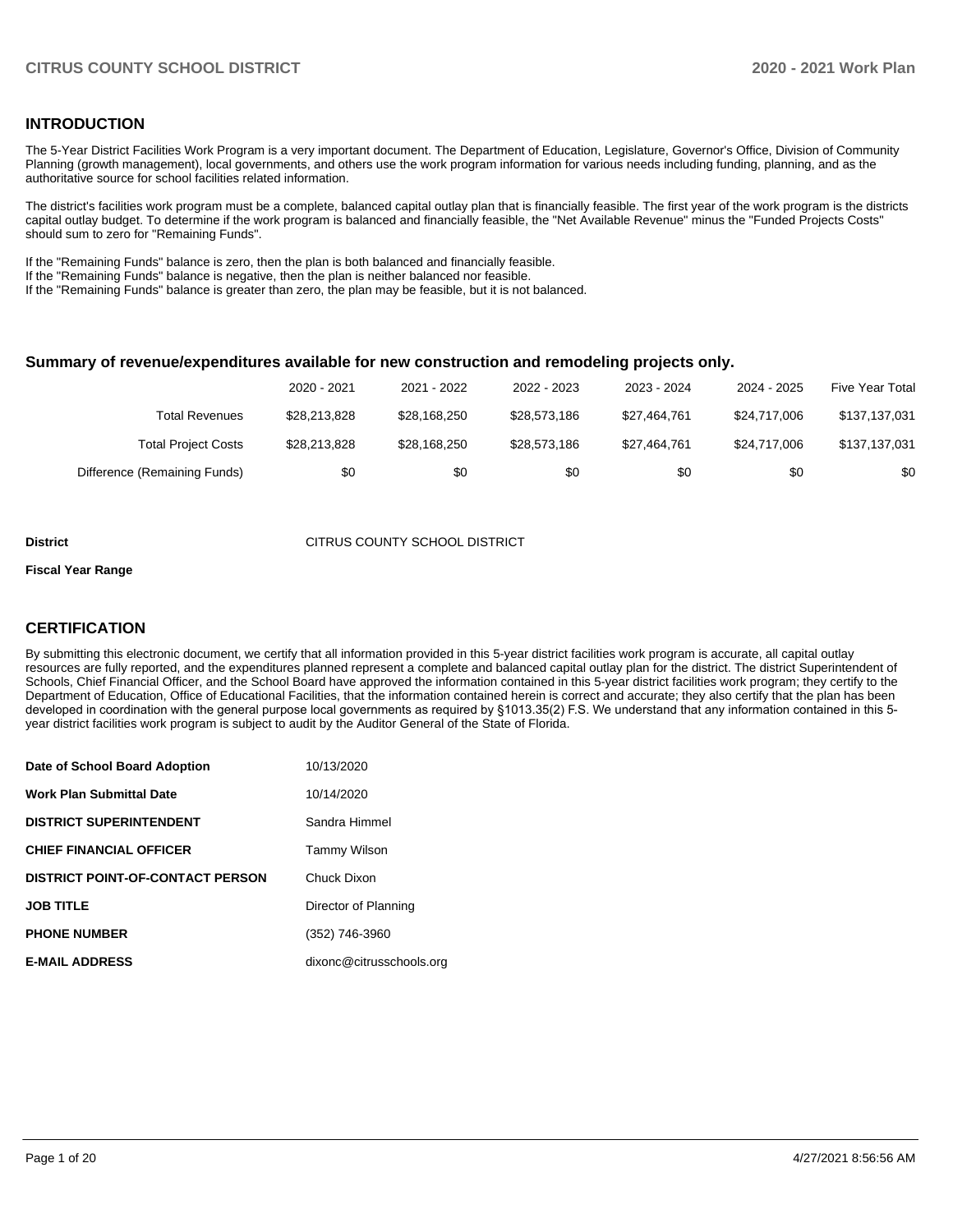# **Expenditures**

#### **Expenditure for Maintenance, Repair and Renovation from 1.50-Mills and PECO**

Annually, prior to the adoption of the district school budget, each school board must prepare a tentative district facilities work program that includes a schedule of major repair and renovation projects necessary to maintain the educational and ancillary facilities of the district.

|                | Item                                                                                                                                                                                                                                                                                                                                                                                                                                                                                                                                                                                                                                                                                                                                              | 2020 - 2021<br><b>Actual Budget</b> | 2021 - 2022<br>Projected | 2022 - 2023<br>Projected | 2023 - 2024<br>Projected | 2024 - 2025<br>Projected | Total       |
|----------------|---------------------------------------------------------------------------------------------------------------------------------------------------------------------------------------------------------------------------------------------------------------------------------------------------------------------------------------------------------------------------------------------------------------------------------------------------------------------------------------------------------------------------------------------------------------------------------------------------------------------------------------------------------------------------------------------------------------------------------------------------|-------------------------------------|--------------------------|--------------------------|--------------------------|--------------------------|-------------|
| <b>HVAC</b>    |                                                                                                                                                                                                                                                                                                                                                                                                                                                                                                                                                                                                                                                                                                                                                   | \$908,263                           | \$850,000                | \$800,000                | \$750,000                | \$700,000                | \$4,008,263 |
|                | Locations: BUS GARAGE, CENTRAL RIDGE ELEMENTARY SCHOOL, CITRUS RESOURCE FOR EXCEPTIONAL STUDENT TRANSITION, CITRUS<br>SENIOR HIGH, CITRUS SPRINGS ELEMENTARY, CITRUS SPRINGS MIDDLE, CRYSTAL RIVER MIDDLE, CRYSTAL RIVER PRIMARY,<br>CRYSTAL RIVER SENIOR HIGH, DISTRICT SERVICES CENTER, FLORAL CITY ELEMENTARY, FOREST RIDGE ELEMENTARY,<br>HERNANDO ELEMENTARY, HOMOSASSA ELEMENTARY, INVERNESS MIDDLE, INVERNESS PRIMARY, JOHN H HEADLEE<br>TECHNOLOGY RESOURCE CENTER, LECANTO MIDDLE, LECANTO PRIMARY, LECANTO SENIOR HIGH, MAINTENANCE CRYSTAL<br>RIVER, MAINTENANCE LECANTO, MARINE SCIENCE STATION, PLEASANT GROVE ELEMENTARY, RENAISSANCE CENTER, ROCK<br>CRUSHER ELEMENTARY, STUDENT SERVICES CENTER, WITHLACHOOCHEE TECHNICAL COLLEGE |                                     |                          |                          |                          |                          |             |
| Flooring       |                                                                                                                                                                                                                                                                                                                                                                                                                                                                                                                                                                                                                                                                                                                                                   | \$337.324                           | \$300.000                | \$265,000                | \$230,000                | \$195,000                | \$1,327,324 |
|                | Locations: BUS GARAGE, CENTRAL RIDGE ELEMENTARY SCHOOL, CITRUS RESOURCE FOR EXCEPTIONAL STUDENT TRANSITION, CITRUS<br>SENIOR HIGH, CITRUS SPRINGS ELEMENTARY, CITRUS SPRINGS MIDDLE, CRYSTAL RIVER MIDDLE, CRYSTAL RIVER PRIMARY,<br>CRYSTAL RIVER SENIOR HIGH, DISTRICT SERVICES CENTER, FLORAL CITY ELEMENTARY, FOREST RIDGE ELEMENTARY,<br>HERNANDO ELEMENTARY, HOMOSASSA ELEMENTARY, INVERNESS MIDDLE, INVERNESS PRIMARY, JOHN H HEADLEE<br>TECHNOLOGY RESOURCE CENTER, LECANTO MIDDLE, LECANTO PRIMARY, LECANTO SENIOR HIGH, MAINTENANCE CRYSTAL<br>RIVER, MAINTENANCE LECANTO, MARINE SCIENCE STATION, PLEASANT GROVE ELEMENTARY, RENAISSANCE CENTER, ROCK<br>CRUSHER ELEMENTARY, STUDENT SERVICES CENTER, WITHLACHOOCHEE TECHNICAL COLLEGE |                                     |                          |                          |                          |                          |             |
| Roofing        |                                                                                                                                                                                                                                                                                                                                                                                                                                                                                                                                                                                                                                                                                                                                                   | \$191,818                           | \$165,000                | \$160,000                | \$155,000                | \$150,000                | \$821,818   |
|                | Locations: BUS GARAGE, CENTRAL RIDGE ELEMENTARY SCHOOL, CITRUS RESOURCE FOR EXCEPTIONAL STUDENT TRANSITION, CITRUS<br>SENIOR HIGH, CITRUS SPRINGS ELEMENTARY, CITRUS SPRINGS MIDDLE, CRYSTAL RIVER MIDDLE, CRYSTAL RIVER PRIMARY,<br>CRYSTAL RIVER SENIOR HIGH, DISTRICT SERVICES CENTER, FLORAL CITY ELEMENTARY, FOREST RIDGE ELEMENTARY,<br>HERNANDO ELEMENTARY, HOMOSASSA ELEMENTARY, INVERNESS MIDDLE, INVERNESS PRIMARY, JOHN H HEADLEE<br>TECHNOLOGY RESOURCE CENTER, LECANTO MIDDLE, LECANTO PRIMARY, LECANTO SENIOR HIGH, MAINTENANCE CRYSTAL<br>RIVER, MAINTENANCE LECANTO, MARINE SCIENCE STATION, PLEASANT GROVE ELEMENTARY, RENAISSANCE CENTER, ROCK<br>CRUSHER ELEMENTARY, STUDENT SERVICES CENTER, WITHLACHOOCHEE TECHNICAL COLLEGE |                                     |                          |                          |                          |                          |             |
| Safety to Life |                                                                                                                                                                                                                                                                                                                                                                                                                                                                                                                                                                                                                                                                                                                                                   | \$20,000                            | \$20,000                 | \$20,000                 | \$20,000                 | \$20,000                 | \$100,000   |
| Locations:     | BUS GARAGE, CENTRAL RIDGE ELEMENTARY SCHOOL, CITRUS RESOURCE FOR EXCEPTIONAL STUDENT TRANSITION, CITRUS<br>SENIOR HIGH, CITRUS SPRINGS ELEMENTARY, CITRUS SPRINGS MIDDLE, CRYSTAL RIVER MIDDLE, CRYSTAL RIVER PRIMARY,<br>CRYSTAL RIVER SENIOR HIGH, DISTRICT SERVICES CENTER, FLORAL CITY ELEMENTARY, FOREST RIDGE ELEMENTARY,<br>HERNANDO ELEMENTARY, HOMOSASSA ELEMENTARY, INVERNESS MIDDLE, INVERNESS PRIMARY, JOHN H HEADLEE<br>TECHNOLOGY RESOURCE CENTER, LECANTO MIDDLE, LECANTO PRIMARY, LECANTO SENIOR HIGH, MAINTENANCE CRYSTAL<br>RIVER, MAINTENANCE LECANTO, MARINE SCIENCE STATION, PLEASANT GROVE ELEMENTARY, RENAISSANCE CENTER, ROCK<br>CRUSHER ELEMENTARY, STUDENT SERVICES CENTER, WITHLACHOOCHEE TECHNICAL COLLEGE            |                                     |                          |                          |                          |                          |             |
| Fencing        |                                                                                                                                                                                                                                                                                                                                                                                                                                                                                                                                                                                                                                                                                                                                                   | \$10,000                            | \$10,000                 | \$10,000                 | \$10,000                 | \$10,000                 | \$50,000    |
| Locations:     | BUS GARAGE, CENTRAL RIDGE ELEMENTARY SCHOOL, CITRUS RESOURCE FOR EXCEPTIONAL STUDENT TRANSITION, CITRUS<br>SENIOR HIGH, CITRUS SPRINGS ELEMENTARY, CITRUS SPRINGS MIDDLE, CRYSTAL RIVER MIDDLE, CRYSTAL RIVER PRIMARY,<br>CRYSTAL RIVER SENIOR HIGH. DISTRICT SERVICES CENTER. FLORAL CITY ELEMENTARY, FOREST RIDGE ELEMENTARY.<br>HERNANDO ELEMENTARY, HOMOSASSA ELEMENTARY, INVERNESS MIDDLE, INVERNESS PRIMARY, JOHN H HEADLEE<br>TECHNOLOGY RESOURCE CENTER. LECANTO MIDDLE, LECANTO PRIMARY, LECANTO SENIOR HIGH, MAINTENANCE CRYSTAL<br>RIVER, MAINTENANCE LECANTO, MARINE SCIENCE STATION, PLEASANT GROVE ELEMENTARY, RENAISSANCE CENTER, ROCK<br>CRUSHER ELEMENTARY, STUDENT SERVICES CENTER, WITHLACHOOCHEE TECHNICAL COLLEGE            |                                     |                          |                          |                          |                          |             |
| Parking        |                                                                                                                                                                                                                                                                                                                                                                                                                                                                                                                                                                                                                                                                                                                                                   | \$200,000                           | \$190,000                | \$180,000                | \$170,000                | \$160,000                | \$900,000   |
| Locations:     | BUS GARAGE, CENTRAL RIDGE ELEMENTARY SCHOOL, CITRUS RESOURCE FOR EXCEPTIONAL STUDENT TRANSITION, CITRUS<br>SENIOR HIGH, CITRUS SPRINGS ELEMENTARY, CITRUS SPRINGS MIDDLE, CRYSTAL RIVER MIDDLE, CRYSTAL RIVER PRIMARY,<br>CRYSTAL RIVER SENIOR HIGH, DISTRICT SERVICES CENTER, FLORAL CITY ELEMENTARY, FOREST RIDGE ELEMENTARY,<br>HERNANDO ELEMENTARY, HOMOSASSA ELEMENTARY, INVERNESS MIDDLE, INVERNESS PRIMARY, JOHN H HEADLEE<br>TECHNOLOGY RESOURCE CENTER, LECANTO MIDDLE, LECANTO PRIMARY, LECANTO SENIOR HIGH, MAINTENANCE CRYSTAL<br>RIVER, MAINTENANCE LECANTO, MARINE SCIENCE STATION, PLEASANT GROVE ELEMENTARY, RENAISSANCE CENTER, ROCK<br>CRUSHER ELEMENTARY, STUDENT SERVICES CENTER, WITHLACHOOCHEE TECHNICAL COLLEGE            |                                     |                          |                          |                          |                          |             |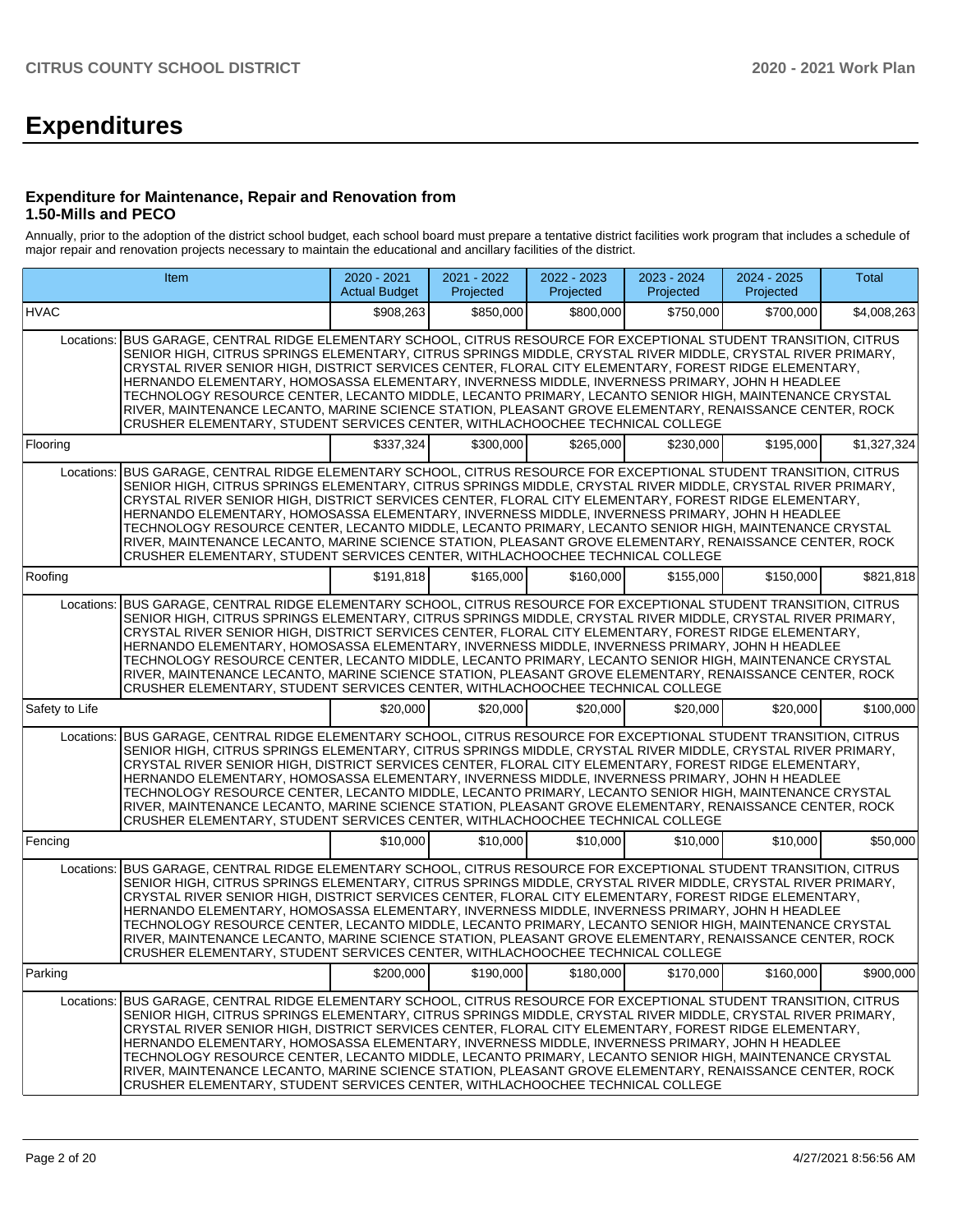| Electrical                       |                                                                                                                                                                                                                                                                                                                                                                                                                                                                                                                                                                                                                                                                                                                                                   | \$172,000   | \$160,000   | \$150,000   | \$140,000   | \$130,000   | \$752,000    |
|----------------------------------|---------------------------------------------------------------------------------------------------------------------------------------------------------------------------------------------------------------------------------------------------------------------------------------------------------------------------------------------------------------------------------------------------------------------------------------------------------------------------------------------------------------------------------------------------------------------------------------------------------------------------------------------------------------------------------------------------------------------------------------------------|-------------|-------------|-------------|-------------|-------------|--------------|
|                                  | Locations: BUS GARAGE, CENTRAL RIDGE ELEMENTARY SCHOOL, CITRUS RESOURCE FOR EXCEPTIONAL STUDENT TRANSITION, CITRUS<br>SENIOR HIGH, CITRUS SPRINGS ELEMENTARY, CITRUS SPRINGS MIDDLE, CRYSTAL RIVER MIDDLE, CRYSTAL RIVER PRIMARY,<br>CRYSTAL RIVER SENIOR HIGH, DISTRICT SERVICES CENTER, FLORAL CITY ELEMENTARY, FOREST RIDGE ELEMENTARY,<br>HERNANDO ELEMENTARY, HOMOSASSA ELEMENTARY, INVERNESS MIDDLE, INVERNESS PRIMARY, JOHN H HEADLEE<br>TECHNOLOGY RESOURCE CENTER, LECANTO MIDDLE, LECANTO PRIMARY, LECANTO SENIOR HIGH, MAINTENANCE CRYSTAL<br>RIVER, MAINTENANCE LECANTO, MARINE SCIENCE STATION, PLEASANT GROVE ELEMENTARY, RENAISSANCE CENTER, ROCK<br>CRUSHER ELEMENTARY, STUDENT SERVICES CENTER, WITHLACHOOCHEE TECHNICAL COLLEGE |             |             |             |             |             |              |
| Fire Alarm                       |                                                                                                                                                                                                                                                                                                                                                                                                                                                                                                                                                                                                                                                                                                                                                   | \$82,000    | \$82,000    | \$82,000    | \$82,000    | \$82,000    | \$410,000    |
|                                  | Locations: BUS GARAGE, CENTRAL RIDGE ELEMENTARY SCHOOL, CITRUS RESOURCE FOR EXCEPTIONAL STUDENT TRANSITION, CITRUS<br>SENIOR HIGH, CITRUS SPRINGS ELEMENTARY, CITRUS SPRINGS MIDDLE, CRYSTAL RIVER MIDDLE, CRYSTAL RIVER PRIMARY,<br>CRYSTAL RIVER SENIOR HIGH, DISTRICT SERVICES CENTER, FLORAL CITY ELEMENTARY, FOREST RIDGE ELEMENTARY,<br>HERNANDO ELEMENTARY, HOMOSASSA ELEMENTARY, INVERNESS MIDDLE, INVERNESS PRIMARY, JOHN H HEADLEE<br>TECHNOLOGY RESOURCE CENTER, LECANTO MIDDLE, LECANTO PRIMARY, LECANTO SENIOR HIGH, MAINTENANCE CRYSTAL<br>RIVER, MAINTENANCE LECANTO, MARINE SCIENCE STATION, PLEASANT GROVE ELEMENTARY, RENAISSANCE CENTER, ROCK<br>CRUSHER ELEMENTARY, STUDENT SERVICES CENTER, WITHLACHOOCHEE TECHNICAL COLLEGE |             |             |             |             |             |              |
| Telephone/Intercom System        |                                                                                                                                                                                                                                                                                                                                                                                                                                                                                                                                                                                                                                                                                                                                                   | \$9,000     | \$9,000     | \$9,000     | \$9,000     | \$9,000     | \$45,000     |
|                                  | Locations: BUS GARAGE, CENTRAL RIDGE ELEMENTARY SCHOOL, CITRUS RESOURCE FOR EXCEPTIONAL STUDENT TRANSITION, CITRUS<br>SENIOR HIGH, CITRUS SPRINGS ELEMENTARY, CITRUS SPRINGS MIDDLE, CRYSTAL RIVER MIDDLE, CRYSTAL RIVER PRIMARY,<br>CRYSTAL RIVER SENIOR HIGH, DISTRICT SERVICES CENTER, FLORAL CITY ELEMENTARY, FOREST RIDGE ELEMENTARY,<br>HERNANDO ELEMENTARY, HOMOSASSA ELEMENTARY, INVERNESS MIDDLE, INVERNESS PRIMARY, JOHN H HEADLEE<br>TECHNOLOGY RESOURCE CENTER, LECANTO MIDDLE, LECANTO PRIMARY, LECANTO SENIOR HIGH, MAINTENANCE CRYSTAL<br>RIVER, MAINTENANCE LECANTO, MARINE SCIENCE STATION, PLEASANT GROVE ELEMENTARY, RENAISSANCE CENTER, ROCK<br>CRUSHER ELEMENTARY, STUDENT SERVICES CENTER, WITHLACHOOCHEE TECHNICAL COLLEGE |             |             |             |             |             |              |
| <b>Closed Circuit Television</b> |                                                                                                                                                                                                                                                                                                                                                                                                                                                                                                                                                                                                                                                                                                                                                   | \$245,000   | \$225,000   | \$205,000   | \$185,000   | \$165,000   | \$1,025,000  |
|                                  | Locations: BUS GARAGE, CENTRAL RIDGE ELEMENTARY SCHOOL, CITRUS RESOURCE FOR EXCEPTIONAL STUDENT TRANSITION, CITRUS<br>SENIOR HIGH, CITRUS SPRINGS ELEMENTARY, CITRUS SPRINGS MIDDLE, CRYSTAL RIVER MIDDLE, CRYSTAL RIVER PRIMARY,<br>CRYSTAL RIVER SENIOR HIGH, DISTRICT SERVICES CENTER, FLORAL CITY ELEMENTARY, FOREST RIDGE ELEMENTARY,<br>HERNANDO ELEMENTARY, HOMOSASSA ELEMENTARY, INVERNESS MIDDLE, INVERNESS PRIMARY, JOHN H HEADLEE<br>TECHNOLOGY RESOURCE CENTER, LECANTO MIDDLE, LECANTO PRIMARY, LECANTO SENIOR HIGH, MAINTENANCE CRYSTAL<br>RIVER, MAINTENANCE LECANTO, MARINE SCIENCE STATION, PLEASANT GROVE ELEMENTARY, RENAISSANCE CENTER, ROCK<br>CRUSHER ELEMENTARY, STUDENT SERVICES CENTER, WITHLACHOOCHEE TECHNICAL COLLEGE |             |             |             |             |             |              |
| Paint                            |                                                                                                                                                                                                                                                                                                                                                                                                                                                                                                                                                                                                                                                                                                                                                   | \$140,000   | \$140,000   | \$140,000   | \$140,000   | \$140,000   | \$700,000    |
|                                  | Locations: BUS GARAGE, CENTRAL RIDGE ELEMENTARY SCHOOL, CITRUS RESOURCE FOR EXCEPTIONAL STUDENT TRANSITION, CITRUS<br>SENIOR HIGH, CITRUS SPRINGS ELEMENTARY, CITRUS SPRINGS MIDDLE, CRYSTAL RIVER MIDDLE, CRYSTAL RIVER PRIMARY,<br>CRYSTAL RIVER SENIOR HIGH, DISTRICT SERVICES CENTER, FLORAL CITY ELEMENTARY, FOREST RIDGE ELEMENTARY,<br>HERNANDO ELEMENTARY, HOMOSASSA ELEMENTARY, INVERNESS MIDDLE, INVERNESS PRIMARY, JOHN H HEADLEE<br>TECHNOLOGY RESOURCE CENTER, LECANTO MIDDLE, LECANTO PRIMARY, LECANTO SENIOR HIGH, MAINTENANCE CRYSTAL<br>RIVER, MAINTENANCE LECANTO, MARINE SCIENCE STATION, PLEASANT GROVE ELEMENTARY, RENAISSANCE CENTER, ROCK<br>CRUSHER ELEMENTARY, STUDENT SERVICES CENTER, WITHLACHOOCHEE TECHNICAL COLLEGE |             |             |             |             |             |              |
| Maintenance/Repair               |                                                                                                                                                                                                                                                                                                                                                                                                                                                                                                                                                                                                                                                                                                                                                   | \$256,000   | \$269.000   | \$249,000   | \$229,000   | \$209,000   | \$1,212,000  |
|                                  | Locations: BUS GARAGE, CENTRAL RIDGE ELEMENTARY SCHOOL, CITRUS RESOURCE FOR EXCEPTIONAL STUDENT TRANSITION, CITRUS<br>SENIOR HIGH, CITRUS SPRINGS ELEMENTARY, CITRUS SPRINGS MIDDLE, CRYSTAL RIVER MIDDLE, CRYSTAL RIVER PRIMARY,<br>CRYSTAL RIVER SENIOR HIGH, DISTRICT SERVICES CENTER, FLORAL CITY ELEMENTARY, FOREST RIDGE ELEMENTARY,<br>HERNANDO ELEMENTARY, HOMOSASSA ELEMENTARY, INVERNESS MIDDLE, INVERNESS PRIMARY, JOHN H HEADLEE<br>TECHNOLOGY RESOURCE CENTER, LECANTO MIDDLE, LECANTO PRIMARY, LECANTO SENIOR HIGH, MAINTENANCE CRYSTAL<br>RIVER, MAINTENANCE LECANTO, MARINE SCIENCE STATION, PLEASANT GROVE ELEMENTARY, RENAISSANCE CENTER, ROCK<br>CRUSHER ELEMENTARY, STUDENT SERVICES CENTER, WITHLACHOOCHEE TECHNICAL COLLEGE |             |             |             |             |             |              |
|                                  | Sub Total:                                                                                                                                                                                                                                                                                                                                                                                                                                                                                                                                                                                                                                                                                                                                        | \$2,571,405 | \$2,420,000 | \$2,270,000 | \$2,120,000 | \$1,970,000 | \$11,351,405 |

| <b>IPECO Maintenance Expenditures</b> | \$0         | \$0         | \$0         | \$0         | \$0 <sub>1</sub> | \$0          |
|---------------------------------------|-------------|-------------|-------------|-------------|------------------|--------------|
| I.50 Mill Sub Total: İ                | \$4.029.846 | \$3,759,000 | \$3,509,000 | \$3,259,000 | \$3,009,000      | \$17,565,846 |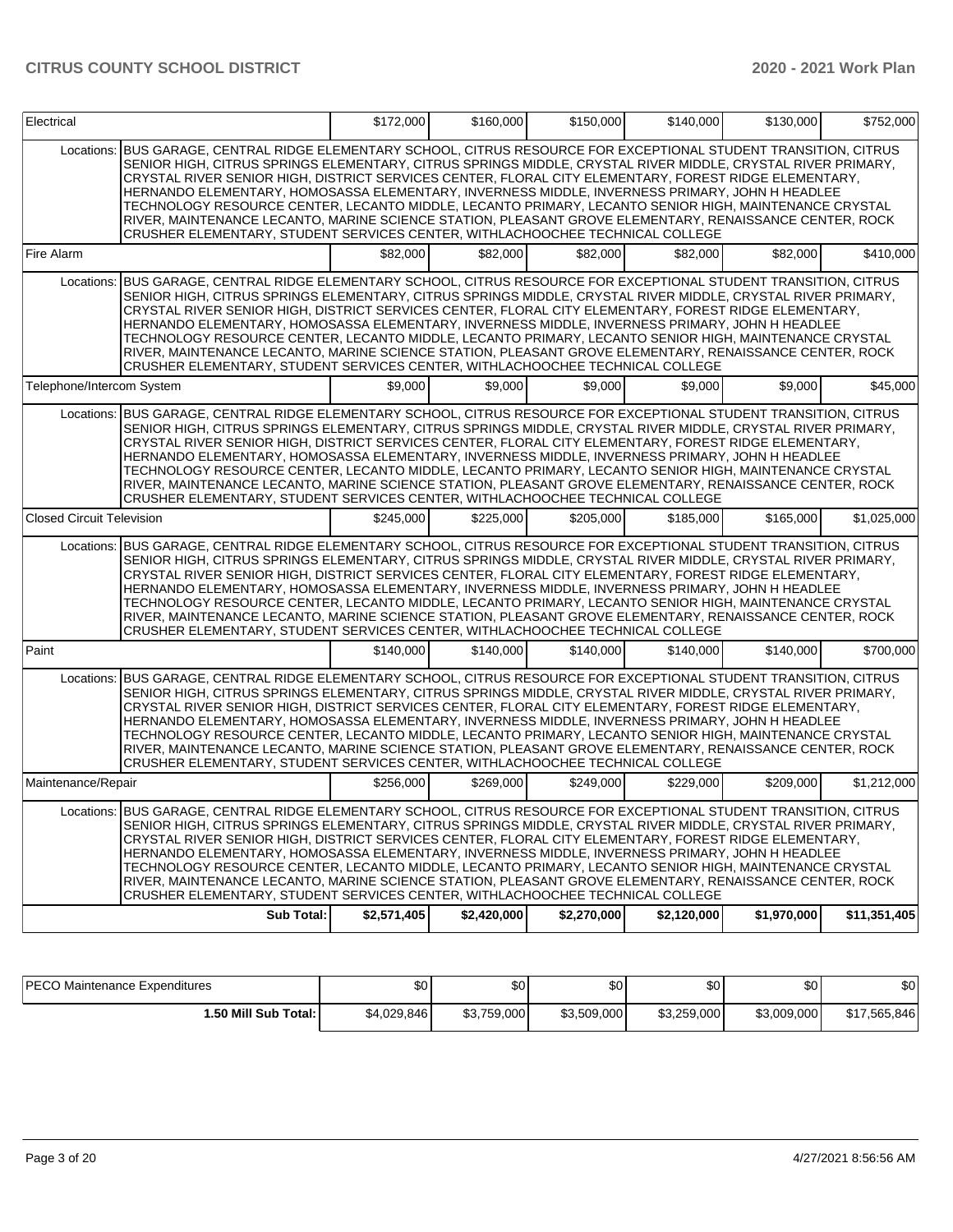|                                 | <b>Other Items</b>                                                                                                                                                                                                                                                                                                                                                                                                                                                                                                                                                                                                                                                                                                                               | 2020 - 2021<br><b>Actual Budget</b> | 2021 - 2022<br>Projected | 2022 - 2023<br>Projected | 2023 - 2024<br>Projected | 2024 - 2025<br>Projected | <b>Total</b> |
|---------------------------------|--------------------------------------------------------------------------------------------------------------------------------------------------------------------------------------------------------------------------------------------------------------------------------------------------------------------------------------------------------------------------------------------------------------------------------------------------------------------------------------------------------------------------------------------------------------------------------------------------------------------------------------------------------------------------------------------------------------------------------------------------|-------------------------------------|--------------------------|--------------------------|--------------------------|--------------------------|--------------|
| Doors and Windows               |                                                                                                                                                                                                                                                                                                                                                                                                                                                                                                                                                                                                                                                                                                                                                  | \$75,000                            | \$70,000                 | \$65,000                 | \$60,000                 | \$55,000                 | \$325,000    |
|                                 | Locations BUS GARAGE, CENTRAL RIDGE ELEMENTARY SCHOOL, CITRUS RESOURCE FOR EXCEPTIONAL STUDENT TRANSITION, CITRUS<br>SENIOR HIGH, CITRUS SPRINGS ELEMENTARY, CITRUS SPRINGS MIDDLE, CRYSTAL RIVER MIDDLE, CRYSTAL RIVER PRIMARY,<br>CRYSTAL RIVER SENIOR HIGH, DISTRICT SERVICES CENTER, FLORAL CITY ELEMENTARY, FOREST RIDGE ELEMENTARY,<br>HERNANDO ELEMENTARY, HOMOSASSA ELEMENTARY, INVERNESS MIDDLE, INVERNESS PRIMARY, JOHN H HEADLEE<br>TECHNOLOGY RESOURCE CENTER, LECANTO MIDDLE, LECANTO PRIMARY, LECANTO SENIOR HIGH, MAINTENANCE CRYSTAL<br>RIVER, MAINTENANCE LECANTO, MARINE SCIENCE STATION, PLEASANT GROVE ELEMENTARY, RENAISSANCE CENTER, ROCK<br>CRUSHER ELEMENTARY, STUDENT SERVICES CENTER, WITHLACHOOCHEE TECHNICAL COLLEGE |                                     |                          |                          |                          |                          |              |
| Ceilings and Acoustical         |                                                                                                                                                                                                                                                                                                                                                                                                                                                                                                                                                                                                                                                                                                                                                  | \$10,000                            | \$10,000                 | \$10,000                 | \$10,000                 | \$10,000                 | \$50,000     |
|                                 | Locations BUS GARAGE, CENTRAL RIDGE ELEMENTARY SCHOOL, CITRUS RESOURCE FOR EXCEPTIONAL STUDENT TRANSITION, CITRUS<br>SENIOR HIGH, CITRUS SPRINGS ELEMENTARY, CITRUS SPRINGS MIDDLE, CRYSTAL RIVER MIDDLE, CRYSTAL RIVER PRIMARY,<br>CRYSTAL RIVER SENIOR HIGH, DISTRICT SERVICES CENTER, FLORAL CITY ELEMENTARY, FOREST RIDGE ELEMENTARY,<br>HERNANDO ELEMENTARY, HOMOSASSA ELEMENTARY, INVERNESS MIDDLE, INVERNESS PRIMARY, JOHN H HEADLEE<br>TECHNOLOGY RESOURCE CENTER, LECANTO MIDDLE, LECANTO PRIMARY, LECANTO SENIOR HIGH, MAINTENANCE CRYSTAL<br>RIVER, MAINTENANCE LECANTO, MARINE SCIENCE STATION, PLEASANT GROVE ELEMENTARY, RENAISSANCE CENTER, ROCK<br>CRUSHER ELEMENTARY, STUDENT SERVICES CENTER, WITHLACHOOCHEE TECHNICAL COLLEGE |                                     |                          |                          |                          |                          |              |
| <b>Athletics Related</b>        |                                                                                                                                                                                                                                                                                                                                                                                                                                                                                                                                                                                                                                                                                                                                                  | \$175,000                           | \$160,000                | \$145,000                | \$130,000                | \$115,000                | \$725,000    |
|                                 | Locations BUS GARAGE, CENTRAL RIDGE ELEMENTARY SCHOOL, CITRUS RESOURCE FOR EXCEPTIONAL STUDENT TRANSITION, CITRUS<br>SENIOR HIGH. CITRUS SPRINGS ELEMENTARY. CITRUS SPRINGS MIDDLE. CRYSTAL RIVER MIDDLE. CRYSTAL RIVER PRIMARY.<br>CRYSTAL RIVER SENIOR HIGH, DISTRICT SERVICES CENTER, FLORAL CITY ELEMENTARY, FOREST RIDGE ELEMENTARY,<br>HERNANDO ELEMENTARY, HOMOSASSA ELEMENTARY, INVERNESS MIDDLE, INVERNESS PRIMARY, JOHN H HEADLEE<br>TECHNOLOGY RESOURCE CENTER, LECANTO MIDDLE, LECANTO PRIMARY, LECANTO SENIOR HIGH, MAINTENANCE CRYSTAL<br>RIVER, MAINTENANCE LECANTO, MARINE SCIENCE STATION, PLEASANT GROVE ELEMENTARY, RENAISSANCE CENTER, ROCK<br>CRUSHER ELEMENTARY, STUDENT SERVICES CENTER, WITHLACHOOCHEE TECHNICAL COLLEGE |                                     |                          |                          |                          |                          |              |
| Cabinets                        |                                                                                                                                                                                                                                                                                                                                                                                                                                                                                                                                                                                                                                                                                                                                                  | \$100,000                           | \$90,000                 | \$80,000                 | \$70,000                 | \$60,000                 | \$400,000    |
|                                 | Locations BUS GARAGE, CENTRAL RIDGE ELEMENTARY SCHOOL, CITRUS RESOURCE FOR EXCEPTIONAL STUDENT TRANSITION, CITRUS<br>SENIOR HIGH, CITRUS SPRINGS ELEMENTARY, CITRUS SPRINGS MIDDLE, CRYSTAL RIVER MIDDLE, CRYSTAL RIVER PRIMARY,<br>CRYSTAL RIVER SENIOR HIGH, DISTRICT SERVICES CENTER, FLORAL CITY ELEMENTARY, FOREST RIDGE ELEMENTARY,<br>HERNANDO ELEMENTARY, HOMOSASSA ELEMENTARY, INVERNESS MIDDLE, INVERNESS PRIMARY, JOHN H HEADLEE<br>TECHNOLOGY RESOURCE CENTER, LECANTO MIDDLE, LECANTO PRIMARY, LECANTO SENIOR HIGH, MAINTENANCE CRYSTAL<br>RIVER, MAINTENANCE LECANTO, MARINE SCIENCE STATION, PLEASANT GROVE ELEMENTARY, RENAISSANCE CENTER, ROCK<br>CRUSHER ELEMENTARY, STUDENT SERVICES CENTER, WITHLACHOOCHEE TECHNICAL COLLEGE |                                     |                          |                          |                          |                          |              |
| Concrete                        |                                                                                                                                                                                                                                                                                                                                                                                                                                                                                                                                                                                                                                                                                                                                                  | \$85,000                            | \$80,000                 | \$75,000                 | \$70,000                 | \$65,000                 | \$375,000    |
|                                 | Locations BUS GARAGE, CENTRAL RIDGE ELEMENTARY SCHOOL, CITRUS RESOURCE FOR EXCEPTIONAL STUDENT TRANSITION, CITRUS<br>SENIOR HIGH, CITRUS SPRINGS ELEMENTARY, CITRUS SPRINGS MIDDLE, CRYSTAL RIVER MIDDLE, CRYSTAL RIVER PRIMARY,<br>CRYSTAL RIVER SENIOR HIGH, DISTRICT SERVICES CENTER, FLORAL CITY ELEMENTARY, FOREST RIDGE ELEMENTARY,<br>HERNANDO ELEMENTARY. HOMOSASSA ELEMENTARY. INVERNESS MIDDLE. INVERNESS PRIMARY. JOHN H HEADLEE<br>TECHNOLOGY RESOURCE CENTER, LECANTO MIDDLE, LECANTO PRIMARY, LECANTO SENIOR HIGH, MAINTENANCE CRYSTAL<br>RIVER, MAINTENANCE LECANTO, MARINE SCIENCE STATION, PLEASANT GROVE ELEMENTARY, RENAISSANCE CENTER, ROCK<br>CRUSHER ELEMENTARY, STUDENT SERVICES CENTER, WITHLACHOOCHEE TECHNICAL COLLEGE |                                     |                          |                          |                          |                          |              |
| <b>Environmental Regulation</b> |                                                                                                                                                                                                                                                                                                                                                                                                                                                                                                                                                                                                                                                                                                                                                  | \$196,000                           | \$176,000                | \$156,000                | \$136,000                | \$116,000                | \$780,000    |
|                                 | Locations BUS GARAGE, CENTRAL RIDGE ELEMENTARY SCHOOL, CITRUS RESOURCE FOR EXCEPTIONAL STUDENT TRANSITION, CITRUS<br>SENIOR HIGH, CITRUS SPRINGS ELEMENTARY, CITRUS SPRINGS MIDDLE, CRYSTAL RIVER MIDDLE, CRYSTAL RIVER PRIMARY,<br>CRYSTAL RIVER SENIOR HIGH, DISTRICT SERVICES CENTER, FLORAL CITY ELEMENTARY, FOREST RIDGE ELEMENTARY,<br>HERNANDO ELEMENTARY, HOMOSASSA ELEMENTARY, INVERNESS MIDDLE, INVERNESS PRIMARY, JOHN H HEADLEE<br>TECHNOLOGY RESOURCE CENTER, LECANTO MIDDLE, LECANTO PRIMARY, LECANTO SENIOR HIGH, MAINTENANCE CRYSTAL<br>RIVER, MAINTENANCE LECANTO, MARINE SCIENCE STATION, PLEASANT GROVE ELEMENTARY, RENAISSANCE CENTER, ROCK<br>CRUSHER ELEMENTARY, STUDENT SERVICES CENTER, WITHLACHOOCHEE TECHNICAL COLLEGE |                                     |                          |                          |                          |                          |              |
| Maintenance Equipment           |                                                                                                                                                                                                                                                                                                                                                                                                                                                                                                                                                                                                                                                                                                                                                  | \$160,000                           | \$150,000                | \$140,000                | \$130,000                | \$120,000                | \$700,000    |
|                                 | Locations BUS GARAGE, CENTRAL RIDGE ELEMENTARY SCHOOL, CITRUS RESOURCE FOR EXCEPTIONAL STUDENT TRANSITION, CITRUS<br>SENIOR HIGH, CITRUS SPRINGS ELEMENTARY, CITRUS SPRINGS MIDDLE, CRYSTAL RIVER MIDDLE, CRYSTAL RIVER PRIMARY,<br>CRYSTAL RIVER SENIOR HIGH, DISTRICT SERVICES CENTER, FLORAL CITY ELEMENTARY, FOREST RIDGE ELEMENTARY,<br>HERNANDO ELEMENTARY, HOMOSASSA ELEMENTARY, INVERNESS MIDDLE, INVERNESS PRIMARY, JOHN H HEADLEE<br>TECHNOLOGY RESOURCE CENTER, LECANTO MIDDLE, LECANTO PRIMARY, LECANTO SENIOR HIGH, MAINTENANCE CRYSTAL<br>RIVER, MAINTENANCE LECANTO, MARINE SCIENCE STATION, PLEASANT GROVE ELEMENTARY, RENAISSANCE CENTER, ROCK<br>CRUSHER ELEMENTARY, STUDENT SERVICES CENTER, WITHLACHOOCHEE TECHNICAL COLLEGE |                                     |                          |                          |                          |                          |              |
| Plumbing                        |                                                                                                                                                                                                                                                                                                                                                                                                                                                                                                                                                                                                                                                                                                                                                  | \$166,746                           | \$140,000                | \$130,000                | \$120,000                | \$110,000                | \$666,746    |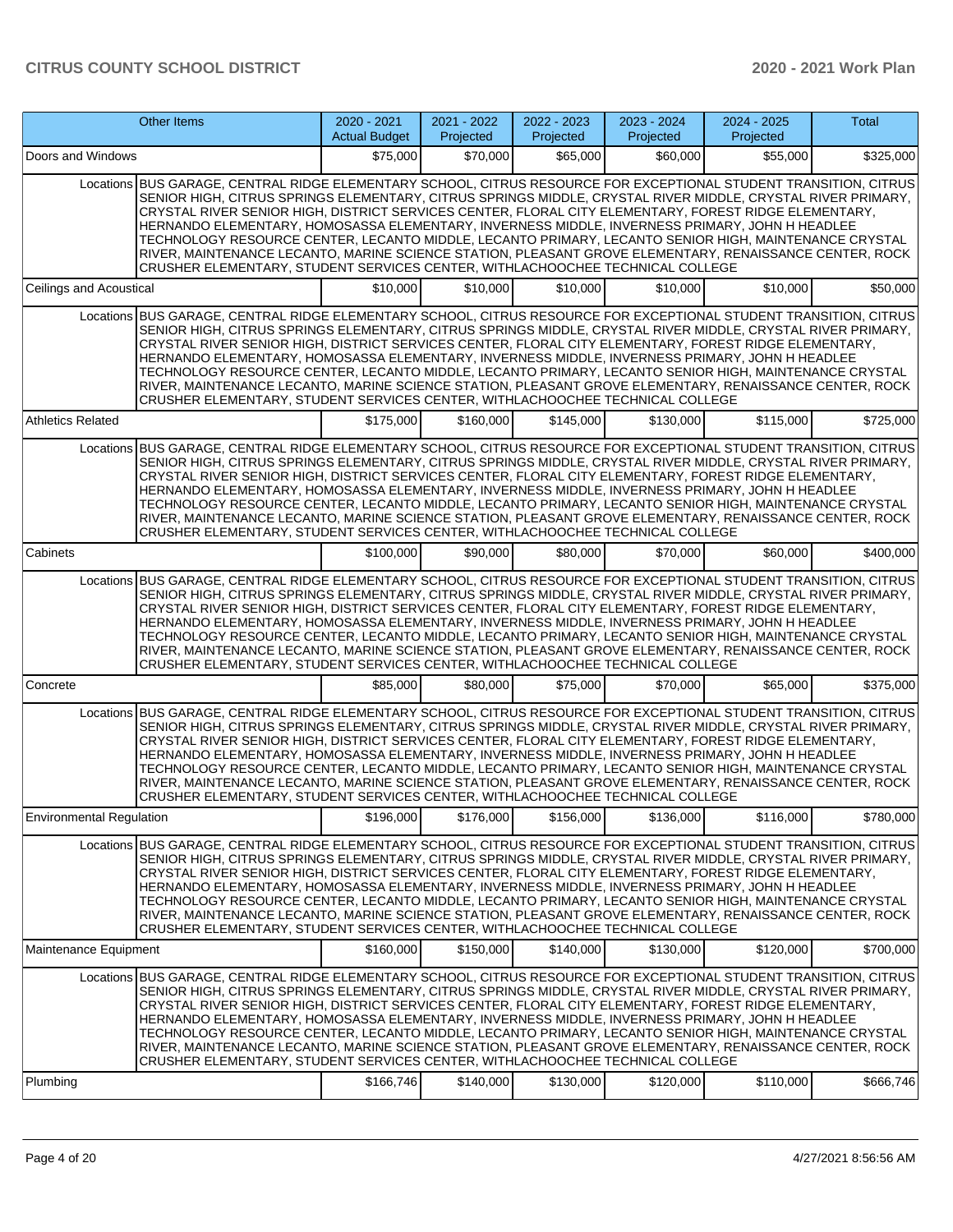|                           | Locations BUS GARAGE, CENTRAL RIDGE ELEMENTARY SCHOOL, CITRUS RESOURCE FOR EXCEPTIONAL STUDENT TRANSITION, CITRUS<br>SENIOR HIGH, CITRUS SPRINGS ELEMENTARY, CITRUS SPRINGS MIDDLE, CRYSTAL RIVER MIDDLE, CRYSTAL RIVER PRIMARY,<br>CRYSTAL RIVER SENIOR HIGH, DISTRICT SERVICES CENTER, FLORAL CITY ELEMENTARY, FOREST RIDGE ELEMENTARY,<br>HERNANDO ELEMENTARY, HOMOSASSA ELEMENTARY, INVERNESS MIDDLE, INVERNESS PRIMARY, JOHN H HEADLEE<br>TECHNOLOGY RESOURCE CENTER, LECANTO MIDDLE, LECANTO PRIMARY, LECANTO SENIOR HIGH, MAINTENANCE CRYSTAL<br>RIVER, MAINTENANCE LECANTO, MARINE SCIENCE STATION, PLEASANT GROVE ELEMENTARY, RENAISSANCE CENTER, ROCK<br>CRUSHER ELEMENTARY, STUDENT SERVICES CENTER, WITHLACHOOCHEE TECHNICAL COLLEGE           |             |             |             |             |             |              |
|---------------------------|------------------------------------------------------------------------------------------------------------------------------------------------------------------------------------------------------------------------------------------------------------------------------------------------------------------------------------------------------------------------------------------------------------------------------------------------------------------------------------------------------------------------------------------------------------------------------------------------------------------------------------------------------------------------------------------------------------------------------------------------------------|-------------|-------------|-------------|-------------|-------------|--------------|
| Remodeling / Renovations  |                                                                                                                                                                                                                                                                                                                                                                                                                                                                                                                                                                                                                                                                                                                                                            | \$297,695   | \$280,000   | \$265,000   | \$250,000   | \$235,000   | \$1,327,695  |
|                           | Locations BUS GARAGE, CENTRAL RIDGE ELEMENTARY SCHOOL, CITRUS RESOURCE FOR EXCEPTIONAL STUDENT TRANSITION, CITRUS<br>SENIOR HIGH, CITRUS SPRINGS ELEMENTARY, CITRUS SPRINGS MIDDLE, CRYSTAL RIVER MIDDLE, CRYSTAL RIVER PRIMARY,<br>CRYSTAL RIVER SENIOR HIGH, DISTRICT SERVICES CENTER, FLORAL CITY ELEMENTARY, FOREST RIDGE ELEMENTARY,<br>HERNANDO ELEMENTARY, HOMOSASSA ELEMENTARY, INVERNESS MIDDLE, INVERNESS PRIMARY, JOHN H HEADLEE<br>TECHNOLOGY RESOURCE CENTER, LECANTO MIDDLE, LECANTO PRIMARY, LECANTO SENIOR HIGH, MAINTENANCE CRYSTAL<br>RIVER, MAINTENANCE LECANTO, MARINE SCIENCE STATION, PLEASANT GROVE ELEMENTARY, RENAISSANCE CENTER, ROCK<br>CRUSHER ELEMENTARY, STUDENT SERVICES CENTER, WITHLACHOOCHEE TECHNICAL COLLEGE           |             |             |             |             |             |              |
| Signage                   |                                                                                                                                                                                                                                                                                                                                                                                                                                                                                                                                                                                                                                                                                                                                                            | \$13,000    | \$13,000    | \$13,000    | \$13,000    | \$13,000    | \$65,000     |
|                           | Locations BUS GARAGE, CENTRAL RIDGE ELEMENTARY SCHOOL, CITRUS RESOURCE FOR EXCEPTIONAL STUDENT TRANSITION, CITRUS<br>SENIOR HIGH, CITRUS SPRINGS ELEMENTARY, CITRUS SPRINGS MIDDLE, CRYSTAL RIVER MIDDLE, CRYSTAL RIVER PRIMARY,<br>CRYSTAL RIVER SENIOR HIGH, DISTRICT SERVICES CENTER, FLORAL CITY ELEMENTARY, FOREST RIDGE ELEMENTARY,<br>HERNANDO ELEMENTARY, HOMOSASSA ELEMENTARY, INVERNESS MIDDLE, INVERNESS PRIMARY, JOHN H HEADLEE<br>TECHNOLOGY RESOURCE CENTER, LECANTO MIDDLE, LECANTO PRIMARY, LECANTO SENIOR HIGH, MAINTENANCE CRYSTAL<br>RIVER, MAINTENANCE LECANTO, MARINE SCIENCE STATION, PLEASANT GROVE ELEMENTARY, RENAISSANCE CENTER, ROCK<br>CRUSHER ELEMENTARY, STUDENT SERVICES CENTER, WITHLACHOOCHEE TECHNICAL COLLEGE           |             |             |             |             |             |              |
| <b>Security Locks</b>     |                                                                                                                                                                                                                                                                                                                                                                                                                                                                                                                                                                                                                                                                                                                                                            | \$125,000   | \$120,000   | \$115,000   | \$110,000   | \$105,000   | \$575,000    |
|                           | Locations BUS GARAGE, CENTRAL RIDGE ELEMENTARY SCHOOL, CITRUS RESOURCE FOR EXCEPTIONAL STUDENT TRANSITION, CITRUS<br>SENIOR HIGH, CITRUS SPRINGS ELEMENTARY, CITRUS SPRINGS MIDDLE, CRYSTAL RIVER MIDDLE, CRYSTAL RIVER PRIMARY,<br>CRYSTAL RIVER SENIOR HIGH, DISTRICT SERVICES CENTER, FLORAL CITY ELEMENTARY, FOREST RIDGE ELEMENTARY,<br>HERNANDO ELEMENTARY, HOMOSASSA ELEMENTARY, INVERNESS MIDDLE, INVERNESS PRIMARY, JOHN H HEADLEE<br>TECHNOLOGY RESOURCE CENTER, LECANTO MIDDLE, LECANTO PRIMARY, LECANTO SENIOR HIGH, MAINTENANCE CRYSTAL<br>RIVER, MAINTENANCE LECANTO, MARINE SCIENCE STATION, PLEASANT GROVE ELEMENTARY, RENAISSANCE CENTER, ROCK<br>CRUSHER ELEMENTARY, STUDENT SERVICES CENTER, WITHLACHOOCHEE TECHNICAL COLLEGE           |             |             |             |             |             |              |
| <b>Energy Manangement</b> |                                                                                                                                                                                                                                                                                                                                                                                                                                                                                                                                                                                                                                                                                                                                                            | \$55,000    | \$50,000    | \$45,000    | \$40,000    | \$35,000    | \$225,000    |
|                           | Locations BUS GARAGE, CENTRAL RIDGE ELEMENTARY SCHOOL, CITRUS RESOURCE FOR EXCEPTIONAL STUDENT TRANSITION, CITRUS<br>SENIOR HIGH, CITRUS SPRINGS ELEMENTARY, CITRUS SPRINGS MIDDLE, CRYSTAL RIVER MIDDLE, CRYSTAL RIVER PRIMARY,<br>CRYSTAL RIVER SENIOR HIGH, DISTRICT SERVICES CENTER, FLORAL CITY ELEMENTARY, FOREST RIDGE ELEMENTARY,<br>HERNANDO ELEMENTARY, HOMOSASSA ELEMENTARY, INVERNESS MIDDLE, INVERNESS PRIMARY, JOHN H HEADLEE<br>TECHNOLOGY RESOURCE CENTER. LECANTO MIDDLE. LECANTO PRIMARY. LECANTO SENIOR HIGH. MAINTENANCE CRYSTAL<br>RIVER, MAINTENANCE LECANTO, MARINE SCIENCE STATION, PLEASANT GROVE ELEMENTARY, RENAISSANCE CENTER, ROCK<br>CRUSHER ELEMENTARY, STUDENT SERVICES CENTER, WITHLACHOOCHEE TECHNICAL COLLEGE<br>Total: | \$4.029.846 | \$3,759,000 | \$3,509,000 | \$3.259,000 | \$3,009,000 | \$17,565,846 |

#### **Local 1.50 Mill Expenditure For Maintenance, Repair and Renovation**

Anticipated expenditures expected from local funding sources over the years covered by the current work plan.

| Item                                      | $2020 - 2021$<br><b>Actual Budget</b> | 2021 - 2022<br>Projected | $2022 - 2023$<br>Projected | $2023 - 2024$<br>Projected | $2024 - 2025$<br>Projected | <b>Total</b>     |
|-------------------------------------------|---------------------------------------|--------------------------|----------------------------|----------------------------|----------------------------|------------------|
| Remaining Maint and Repair from 1.5 Mills | \$4,029,846                           | \$3,759,000              | \$3,509,000                | \$3,259,000                | \$3,009,000                | \$17,565,846     |
| Maintenance/Repair Salaries               | \$2,575,000                           | \$2,550,000              | \$2,525,000                | \$2,500,000                | \$2,475,000                | \$12,625,000     |
| School Bus Purchases                      | \$1,030,000                           | \$1,155,000              | \$1,050,000                | \$1,177,000                | \$1,070,000                | \$5,482,000      |
| <b>Other Vehicle Purchases</b>            | \$0                                   | \$0                      | \$0                        | \$0                        | \$0                        | \$0 <sub>0</sub> |
| Capital Outlay Equipment                  | \$180,000                             | \$180,000                | \$180,000                  | \$180,000                  | \$180,000                  | \$900,000        |
| Rent/Lease Payments                       | \$2,116,445                           | \$2,264,106              | \$984,401                  | \$1,610,500                | \$1,625,000                | \$8,600,452      |
| <b>COP Debt Service</b>                   | \$0                                   | \$0                      | \$0                        | \$0                        | \$0                        | \$0              |
| Rent/Lease Relocatables                   | \$16,380                              | \$16,380                 | \$16,380                   | \$16,380                   | \$16,380                   | \$81,900         |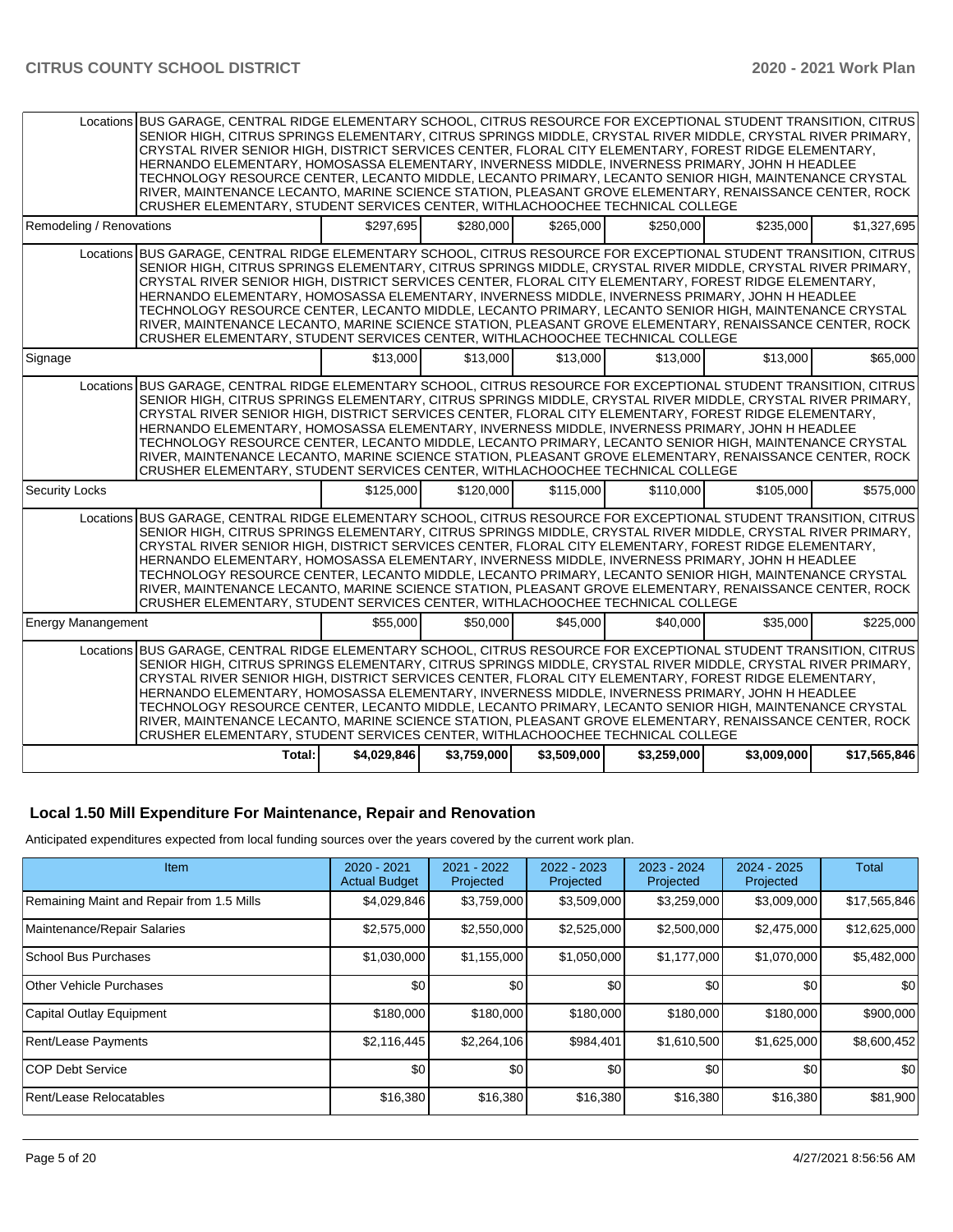| <b>Environmental Problems</b>                                | \$266,830    | \$273,864    | \$333,777    | \$320,937    | \$322,947    | \$1,518,355      |
|--------------------------------------------------------------|--------------|--------------|--------------|--------------|--------------|------------------|
| s.1011.14 Debt Service                                       | \$500        | \$500        | \$500        | \$500        | \$500        | \$2,500          |
| <b>Special Facilities Construction Account</b>               | \$0          | \$0          | \$0          | \$0          | \$0          | \$0              |
| Premiums for Property Casualty Insurance - 1011.71<br>(4a,b) | \$2,000,000  | \$2,000,000  | \$2,000,000  | \$2,000,000  | \$2,000,000  | \$10,000,000     |
| Qualified School Construction Bonds (QSCB)                   | \$3,135,592  | \$3,020,281  | \$3,020,281  | \$3,020,281  | \$3,020,281  | \$15,216,716     |
| Qualified Zone Academy Bonds (QZAB)                          | \$0          | \$0          | \$0          | \$0          | \$0          | \$0 <sub>0</sub> |
| Technology Related Maintenance (and equipment)               | \$1,054,000  | \$749,000    | \$749,000    | \$799,000    | \$1,099,000  | \$4,450,000      |
| <b>Enterprise Software</b>                                   | \$576,120    | \$590,710    | \$604,810    | \$619,410    | \$620,260    | \$3,011,310      |
| Local Expenditure Totals:                                    | \$16,980,713 | \$16,558,841 | \$14,973,149 | \$15,503,008 | \$15,438,368 | \$79,454,079     |

# **Revenue**

#### **1.50 Mill Revenue Source**

Schedule of Estimated Capital Outlay Revenue from each currently approved source which is estimated to be available for expenditures on the projects included in the tentative district facilities work program. All amounts are NET after considering carryover balances, interest earned, new COP's, 1011.14 and 1011.15 loans, etc. Districts cannot use 1.5-Mill funds for salaries except for those explicitly associated with maintenance/repair projects. (1011.71 (5), F.S.)

| Item                                                                                | Fund | $2020 - 2021$<br><b>Actual Value</b> | 2021 - 2022<br>Projected | $2022 - 2023$<br>Projected | 2023 - 2024<br>Projected | $2024 - 2025$<br>Projected | Total            |
|-------------------------------------------------------------------------------------|------|--------------------------------------|--------------------------|----------------------------|--------------------------|----------------------------|------------------|
| (1) Non-exempt property<br>lassessed valuation                                      |      | \$11,695,487,235                     | \$12,104,829,288         | \$12,528,498,313           | \$12,966,995,754         | \$13,420,840,606           | \$62,716,651,196 |
| $(2)$ The Millage projected for<br>discretionary capital outlay per<br>ls.1011.71   |      | 1.50                                 | 1.50                     | 1.50                       | 1.50                     | 1.50                       |                  |
| $(3)$ Full value of the 1.50-Mill<br>discretionary capital outlay per<br>ls.1011.71 |      | \$19,648,419                         | \$20,336,113             | \$21,047,877               | \$21,784,553             | \$22,547,012               | \$105,363,974    |
| $(4)$ Value of the portion of the 1.50<br>-Mill ACTUALLY levied                     | 370  | \$16,841,502                         | \$17,430,954             | \$18,041,038               | \$18,672,474             | \$19,326,010               | \$90,311,978     |
| $(5)$ Difference of lines $(3)$ and $(4)$                                           |      | \$2,806,917                          | \$2,905,159              | \$3,006,839                | \$3.112.079              | \$3,221,002                | \$15,051,996     |

#### **PECO Revenue Source**

The figure in the row designated "PECO Maintenance" will be subtracted from funds available for new construction because PECO maintenance dollars cannot be used for new construction.

| Item                                 | Fund | $2020 - 2021$<br><b>Actual Budget</b> | 2021 - 2022<br>Projected | 2022 - 2023<br>Projected | 2023 - 2024<br>Projected | 2024 - 2025<br>Projected | Total            |
|--------------------------------------|------|---------------------------------------|--------------------------|--------------------------|--------------------------|--------------------------|------------------|
| <b>PECO New Construction</b>         | 340  | \$0                                   | \$0                      | \$0                      | \$0                      | \$0                      | \$0 <sub>1</sub> |
| <b>PECO Maintenance Expenditures</b> |      | \$0                                   | \$٥Ι                     | \$0                      | \$0                      | \$0                      | \$0 <sub>1</sub> |
|                                      |      | \$0                                   | \$0                      | \$0                      | \$0                      | \$0                      | \$0              |

#### **CO & DS Revenue Source**

Revenue from Capital Outlay and Debt Service funds.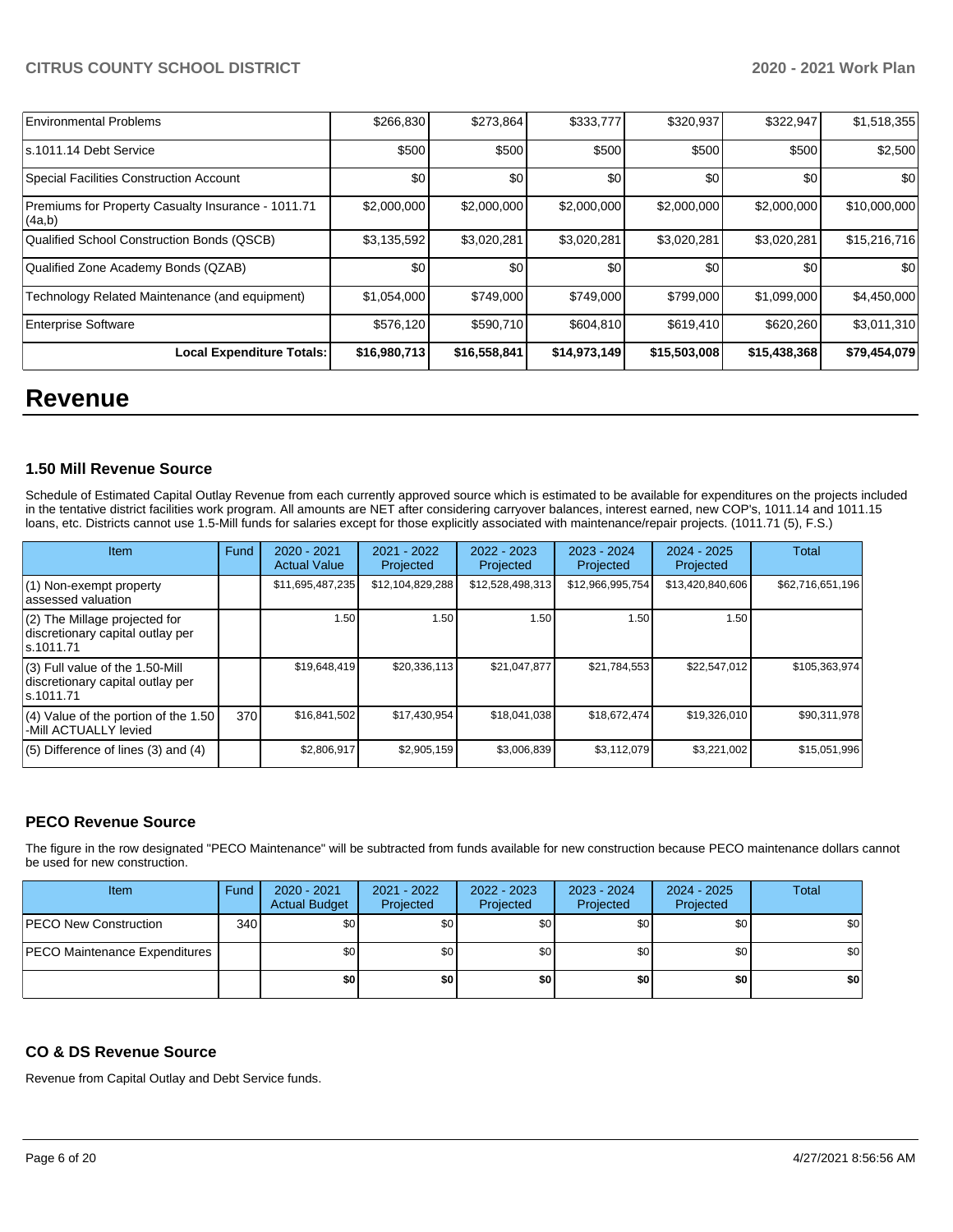| Item                                      | Fund  | $2020 - 2021$<br><b>Actual Budget</b> | 2021 - 2022<br>Projected | $2022 - 2023$<br>Projected | $2023 - 2024$<br>Projected | $2024 - 2025$<br>Projected | Total       |
|-------------------------------------------|-------|---------------------------------------|--------------------------|----------------------------|----------------------------|----------------------------|-------------|
| ICO & DS Cash Flow-through<br>Distributed | 360 l | \$529.099                             | \$529,099                | \$529.099                  | \$529.099                  | \$529.099                  | \$2,645,495 |
| ICO & DS Interest on<br>Undistributed CO  | 360   | \$16,648                              | \$16,648                 | \$16.648                   | \$16,648                   | \$16,648                   | \$83,240    |
|                                           |       | \$545.747                             | \$545.747                | \$545.747                  | \$545.747                  | \$545.747                  | \$2,728,735 |

#### **Fair Share Revenue Source**

Nothing reported for this section. All legally binding commitments for proportionate fair-share mitigation for impacts on public school facilities must be included in the 5-year district work program.

No

#### **Sales Surtax Referendum**

Specific information about any referendum for a 1-cent or ½-cent surtax referendum during the previous year.

**Did the school district hold a surtax referendum during the past fiscal year 2019 - 2020?**

## **Additional Revenue Source**

Any additional revenue sources

| Item                                                                                                   | 2020 - 2021<br><b>Actual Value</b> | 2021 - 2022<br>Projected | 2022 - 2023<br>Projected | 2023 - 2024<br>Projected | $2024 - 2025$<br>Projected | Total |
|--------------------------------------------------------------------------------------------------------|------------------------------------|--------------------------|--------------------------|--------------------------|----------------------------|-------|
| Proceeds from a s.1011.14/15 F.S. Loans                                                                | \$0                                | \$0                      | \$0                      | \$0                      | \$0                        | \$0   |
| District Bonds - Voted local bond<br>referendum proceeds per s.9, Art VII<br><b>State Constitution</b> | \$0                                | \$0                      | \$0                      | \$0                      | \$0                        | \$0   |
| Proceeds from Special Act Bonds                                                                        | \$0                                | \$0                      | \$0                      | \$0                      | \$0                        | \$0   |
| Estimated Revenue from CO & DS Bond<br>Sale                                                            | \$0                                | \$0                      | \$0                      | \$0                      | \$0                        | \$0   |
| Proceeds from Voted Capital<br>Improvements millage                                                    | \$0                                | \$0                      | \$0                      | \$0                      | \$0                        | \$0   |
| Other Revenue for Other Capital Projects                                                               | \$0                                | \$0                      | \$0                      | \$0                      | \$0                        | \$0   |
| Proceeds from 1/2 cent sales surtax<br>authorized by school board                                      | \$0                                | \$0                      | \$0                      | \$0                      | \$0                        | \$0   |
| Proceeds from local governmental<br>infrastructure sales surtax                                        | \$0                                | \$0                      | \$0                      | \$0                      | \$0                        | \$0   |
| Proceeds from Certificates of<br>Participation (COP's) Sale                                            | \$0                                | \$0                      | \$0                      | \$0                      | \$0                        | \$0   |
| Classrooms First Bond proceeds amount<br>authorized in FY 1997-98                                      | \$0                                | \$0                      | \$0                      | \$0                      | \$0                        | \$0   |
| <b>Classrooms for Kids</b>                                                                             | \$0                                | \$0                      | \$0                      | \$0                      | \$0                        | \$0   |
| <b>District Equity Recognition</b>                                                                     | \$0                                | \$0                      | \$0                      | \$0                      | \$0                        | \$0   |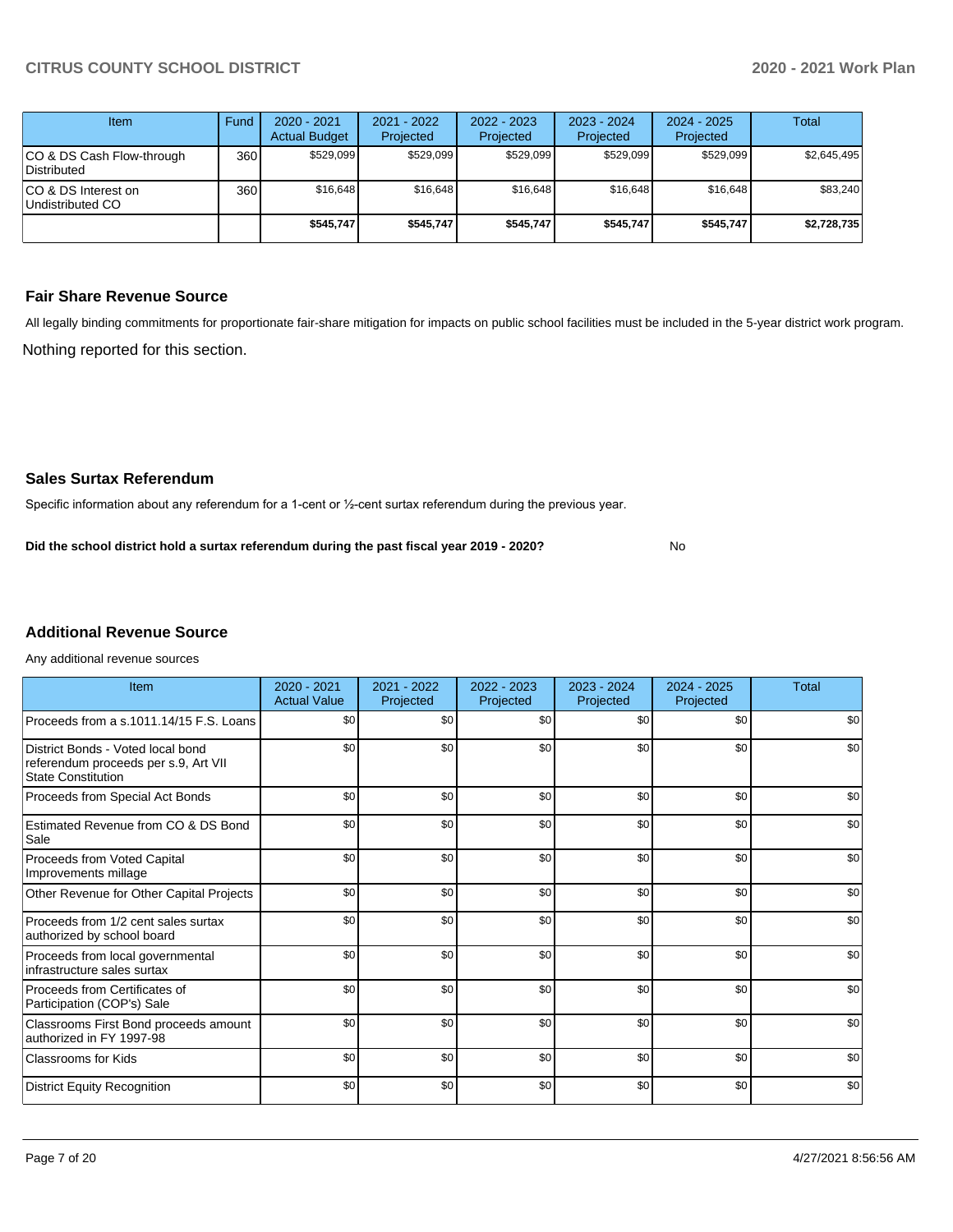| <b>Federal Grants</b>                                                                                                     | \$0          | \$0          | \$0          | \$0          | \$0          | \$0           |
|---------------------------------------------------------------------------------------------------------------------------|--------------|--------------|--------------|--------------|--------------|---------------|
| Proportionate share mitigation (actual<br>cash revenue only, not in kind donations)                                       | \$0          | \$0          | \$0          | \$0          | \$0          | \$0           |
| Impact fees received                                                                                                      | \$835,697    | \$250,000    | \$1,756,913  | \$2,874,805  | \$800,000    | \$6,517,415   |
| Private donations                                                                                                         | \$0          | \$0          | \$0          | \$0          | \$0          | \$0           |
| Grants from local governments or not-for-<br>profit organizations                                                         | \$0          | \$0          | \$0          | \$0          | \$0          | \$0           |
| Interest, Including Profit On Investment                                                                                  | \$400,000    | \$450,000    | \$475,000    | \$500,000    | \$525,000    | \$2,350,000   |
| Revenue from Bonds pledging proceeds<br>from 1 cent or 1/2 cent Sales Surtax                                              | \$0          | \$0          | \$0          | \$0          | \$0          | \$0           |
| <b>Total Fund Balance Carried Forward</b>                                                                                 | \$25,618,248 | \$25,321,500 | \$22,225,637 | \$19,872,743 | \$18,958,617 | \$111,996,745 |
| General Capital Outlay Obligated Fund<br><b>Balance Carried Forward From Total</b><br><b>Fund Balance Carried Forward</b> | \$0          | \$0          | \$0          | \$0          | \$0          | \$0           |
| <b>Special Facilities Construction Account</b>                                                                            | \$0          | \$0          | \$0          | \$0          | \$0          | \$0           |
| One Cent - 1/2 Cent Sales Surtax Debt<br>Service From Total Fund Balance Carried<br>Forward                               | \$0          | \$0          | \$0          | \$0          | \$0          | \$0           |
| Capital Outlay Projects Funds Balance<br>Carried Forward From Total Fund<br><b>Balance Carried Forward</b>                | \$0          | \$0          | \$0          | \$0          | \$0          | \$0           |
| ERate                                                                                                                     | \$502,000    | \$502,000    | \$502,000    | \$502,000    | \$0          | \$2,008,000   |
| Safety and Security                                                                                                       | \$451,347    | \$226,890    | \$0          | \$0          | \$0          | \$678,237     |
| <b>Subtotal</b>                                                                                                           | \$27,807,292 | \$26,750,390 | \$24,959,550 | \$23,749,548 | \$20,283,617 | \$123,550,397 |

# **Total Revenue Summary**

| <b>Item Name</b>                                              | 2020 - 2021<br><b>Budget</b> | $2021 - 2022$<br>Projected | 2022 - 2023<br>Projected | 2023 - 2024<br>Projected | 2024 - 2025<br>Projected | <b>Five Year Total</b> |
|---------------------------------------------------------------|------------------------------|----------------------------|--------------------------|--------------------------|--------------------------|------------------------|
| Local 1.5 Mill Discretionary Capital Outlay<br><b>Revenue</b> | \$16,841,502                 | \$17.430.954               | \$18,041,038             | \$18,672,474             | \$19,326,010             | \$90,311,978           |
| IPECO and 1.5 Mill Maint and Other 1.5<br>Mill Expenditures   | (\$16,980,713)               | (\$16,558,841)             | (\$14,973,149)           | (\$15,503,008)           | (S15, 438, 368)          | (\$79,454,079)         |
| <b>IPECO Maintenance Revenue</b>                              | \$0                          | \$0                        | \$0                      | \$0                      | \$0                      | \$0                    |
| <b>Available 1.50 Mill for New</b><br>  Construction          | (\$139,211)                  | \$872,113                  | \$3,067,889              | \$3,169,466              | \$3,887,642              | \$10,857,899           |

| <b>Item Name</b>                      | 2020 - 2021<br><b>Budget</b> | 2021 - 2022<br>Projected | 2022 - 2023<br>Projected | 2023 - 2024<br>Projected | 2024 - 2025<br>Projected | <b>Five Year Total</b> |
|---------------------------------------|------------------------------|--------------------------|--------------------------|--------------------------|--------------------------|------------------------|
| ICO & DS Revenue                      | \$545,747                    | \$545,747                | \$545,747                | \$545,747                | \$545,747                | \$2,728,735            |
| <b>IPECO New Construction Revenue</b> | \$0 <sub>1</sub>             | \$0 <sub>1</sub>         | \$0                      | \$0                      | \$0                      | \$0                    |
| Other/Additional Revenue              | \$27,807,292                 | \$26,750,390             | \$24,959,550             | \$23,749,548             | \$20,283,617             | \$123,550,397          |
| <b>Total Additional Revenuel</b>      | \$28,353,039                 | \$27,296,137             | \$25,505,297             | \$24,295,295             | \$20,829,364             | \$126,279,132          |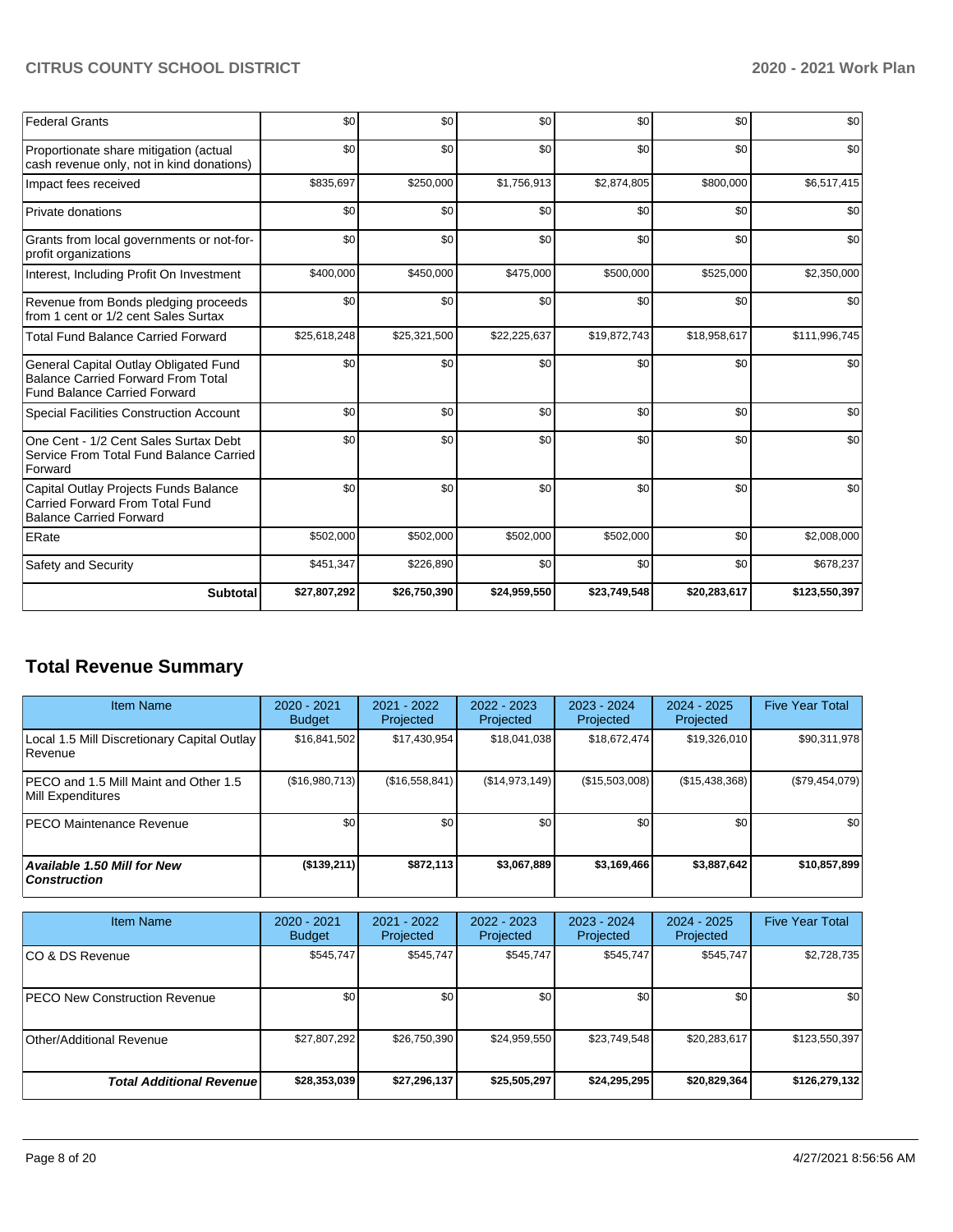| Total Available Revenue   \$28,213,828   \$28,168,250   \$28,573,186   \$27,464,761   \$24,717,006    \$137,137,031 |  |  |  |
|---------------------------------------------------------------------------------------------------------------------|--|--|--|
|                                                                                                                     |  |  |  |

# **Project Schedules**

#### **Capacity Project Schedules**

A schedule of capital outlay projects necessary to ensure the availability of satisfactory classrooms for the projected student enrollment in K-12 programs.

| <b>Project Description</b>                                                                                                                                                                                                                                                                                        | Location                                |                          | 2020 - 2021 | 2021 - 2022 | 2022 - 2023 | 2023 - 2024 | 2024 - 2025 | <b>Total</b>    | Funded |
|-------------------------------------------------------------------------------------------------------------------------------------------------------------------------------------------------------------------------------------------------------------------------------------------------------------------|-----------------------------------------|--------------------------|-------------|-------------|-------------|-------------|-------------|-----------------|--------|
| New Classroom<br>Wing - including<br>Resource Room,<br><b>Teacher Planning</b><br>Office, Custodial<br>Service Closet,<br>Electrical Room,<br>Material Storage,<br>Student Restrooms,<br>and Staff Restrooms<br>Note: Impact Fee<br>Fundable                                                                      | <b>FLORAL CITY</b><br><b>ELEMENTARY</b> | Planned<br>Cost:         | \$0         | \$0         | \$0         | \$2,824,805 | \$0         | \$2,824,805 Yes |        |
|                                                                                                                                                                                                                                                                                                                   |                                         | <b>Student Stations:</b> | 0           | 0           | 0           | 102         | $\mathbf 0$ | 102             |        |
|                                                                                                                                                                                                                                                                                                                   |                                         | <b>Total Classrooms:</b> | 0           | 0           | 0           |             | 0           |                 |        |
|                                                                                                                                                                                                                                                                                                                   |                                         | Gross Sq Ft:             | 0           | 0           | 0           | 10,693      | 0           | 10,693          |        |
| <b>ESE Wing - including</b><br>SE Resource Room,<br><b>Teacher Planning</b><br>Office, Custodial<br>Service Closet,<br>Electrical Room,<br>Material Storage, and<br>Staff Restrooms -<br>Note: A portion of<br>this Project is Impact<br>Fee Fundable but<br>most of it represents<br>replacement of<br>portables | <b>FLORAL CITY</b><br><b>ELEMENTARY</b> | Planned<br>Cost:         | \$0         | \$0         | \$0         | \$1,598,493 | \$0         | \$1,598,493 Yes |        |
|                                                                                                                                                                                                                                                                                                                   |                                         | <b>Student Stations:</b> | 0           | 0           | 0           | 0           | $\mathbf 0$ | 0               |        |
|                                                                                                                                                                                                                                                                                                                   |                                         | <b>Total Classrooms:</b> | 0           | $\Omega$    | 0           | $\Omega$    | $\mathbf 0$ | $\Omega$        |        |
|                                                                                                                                                                                                                                                                                                                   |                                         | Gross Sq Ft:             | $\Omega$    | $\Omega$    | 0           | 6,489       | $\mathbf 0$ | 6,489           |        |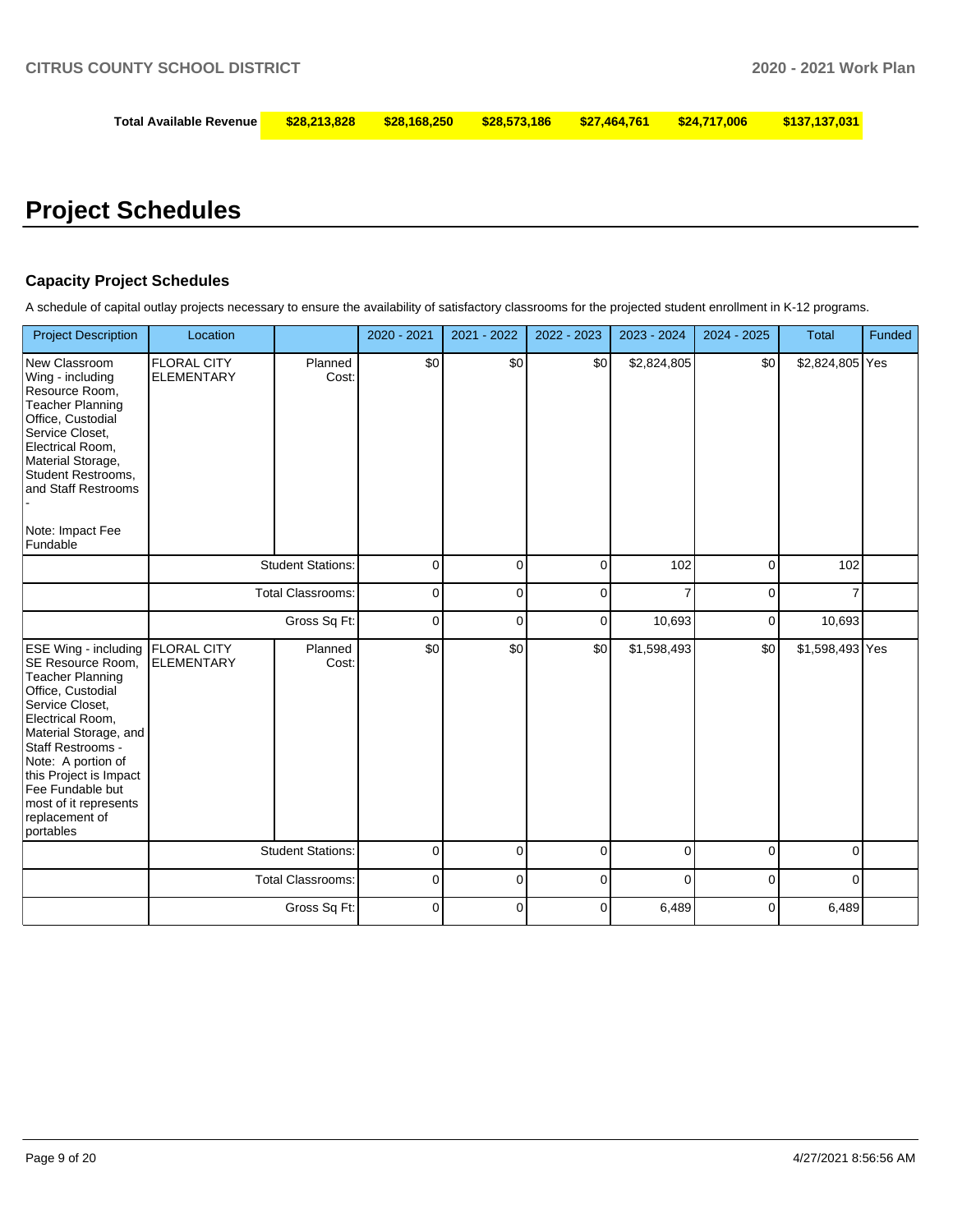| Kitchen and Dining<br>Area Expansion<br>including<br>Multipurpose Room,<br>Chair Storage,<br>Stage, Stage,<br>Dressing Rooms -<br>Note: Impact Fee<br>Fundable | <b>FLORAL CITY</b><br><b>ELEMENTARY</b> | Planned<br>Cost:         | \$0         | \$0 | \$1,456,913 | \$0            | \$0      | \$1,456,913 Yes |  |
|----------------------------------------------------------------------------------------------------------------------------------------------------------------|-----------------------------------------|--------------------------|-------------|-----|-------------|----------------|----------|-----------------|--|
|                                                                                                                                                                |                                         | <b>Student Stations:</b> | $\mathbf 0$ | 0   | $\mathbf 0$ | $\Omega$       | $\Omega$ | 0               |  |
|                                                                                                                                                                |                                         | Total Classrooms:        | $\mathbf 0$ | 0   | $\mathbf 0$ | $\overline{0}$ | $\Omega$ | $\Omega$        |  |
|                                                                                                                                                                |                                         | Gross Sq Ft:             | $\mathbf 0$ | 0   | 6,202       | $\Omega$       | $\Omega$ | 6,202           |  |
| Kitchen Remodel<br>Associated with<br>Expansion - Note:<br>Not Impact Fee<br>Fundable but part of<br>an expansion project<br>that is.                          | <b>FLORAL CITY</b><br><b>ELEMENTARY</b> | Planned<br>Cost:         | \$0         | \$0 | \$531,611   | \$0            | \$0      | \$531,611 Yes   |  |
|                                                                                                                                                                |                                         | <b>Student Stations:</b> | $\Omega$    | 0   | 0           | 0              | $\Omega$ | n               |  |
|                                                                                                                                                                |                                         | Total Classrooms:        | 0           | 0   | $\mathbf 0$ | $\overline{0}$ | $\Omega$ | 0               |  |
|                                                                                                                                                                |                                         | Gross Sq Ft:             | 0           | 0   | 4,786       | $\overline{0}$ | $\Omega$ | 4,786           |  |

| <b>Planned Cost: I</b>   | \$0 | \$0 | \$1,988,524 | \$4,423,298 | \$0 | \$6,411,822 |
|--------------------------|-----|-----|-------------|-------------|-----|-------------|
| <b>Student Stations:</b> |     |     |             | 102         |     | 102         |
| <b>Total Classrooms:</b> |     |     |             |             |     |             |
| Gross Sq Ft:             |     |     | 10,988      | 17,182      |     | 28,170      |

#### **Other Project Schedules**

Major renovations, remodeling, and additions of capital outlay projects that do not add capacity to schools.

| <b>Project Description</b>                                                                                                                                                                                                               | Location                                   | $2020 - 2021$<br><b>Actual Budget</b> | 2021 - 2022<br>Projected | 2022 - 2023<br>Projected | 2023 - 2024<br>Projected | 2024 - 2025<br>Projected | Total           | <b>Funded</b> |
|------------------------------------------------------------------------------------------------------------------------------------------------------------------------------------------------------------------------------------------|--------------------------------------------|---------------------------------------|--------------------------|--------------------------|--------------------------|--------------------------|-----------------|---------------|
| Citrus High School/ Inverness<br>Primary School Internal Traffic<br><b>Circulation Improvements</b><br>and/or Pedestrian<br>Improvements to Address<br>Emergency Ingress and Egress<br>to/ from the Campus. Note:<br>Impact Fee Fundable | <b>CITRUS SENIOR HIGH</b>                  | \$0                                   | \$0                      | \$0                      | \$0                      | \$750,000                | \$750,000 Yes   |               |
| <b>Citrus County Schools</b><br>Dedicated Fiber WAN Project -<br>Internet and WAN<br>Infrastructure (Dark Fiber)<br>Expansion to all schools and<br>support facilities - Note: A<br>portion of this project is impact<br>fee fundable    | Location not specified                     | \$587,500                             | \$587,500                | \$587,500                | \$587,500                | \$0                      | \$2,350,000 Yes |               |
| Master Plan                                                                                                                                                                                                                              | <b>CITRUS SENIOR HIGH</b>                  | \$100,000                             | \$0                      | \$0                      | \$0                      | \$0                      | \$100,000 Yes   |               |
| Intercom Upgrade                                                                                                                                                                                                                         | <b>PLEASANT GROVE</b><br><b>ELEMENTARY</b> | \$145,000                             | \$0                      | \$0                      | \$0                      | \$0                      | \$145,000 Yes   |               |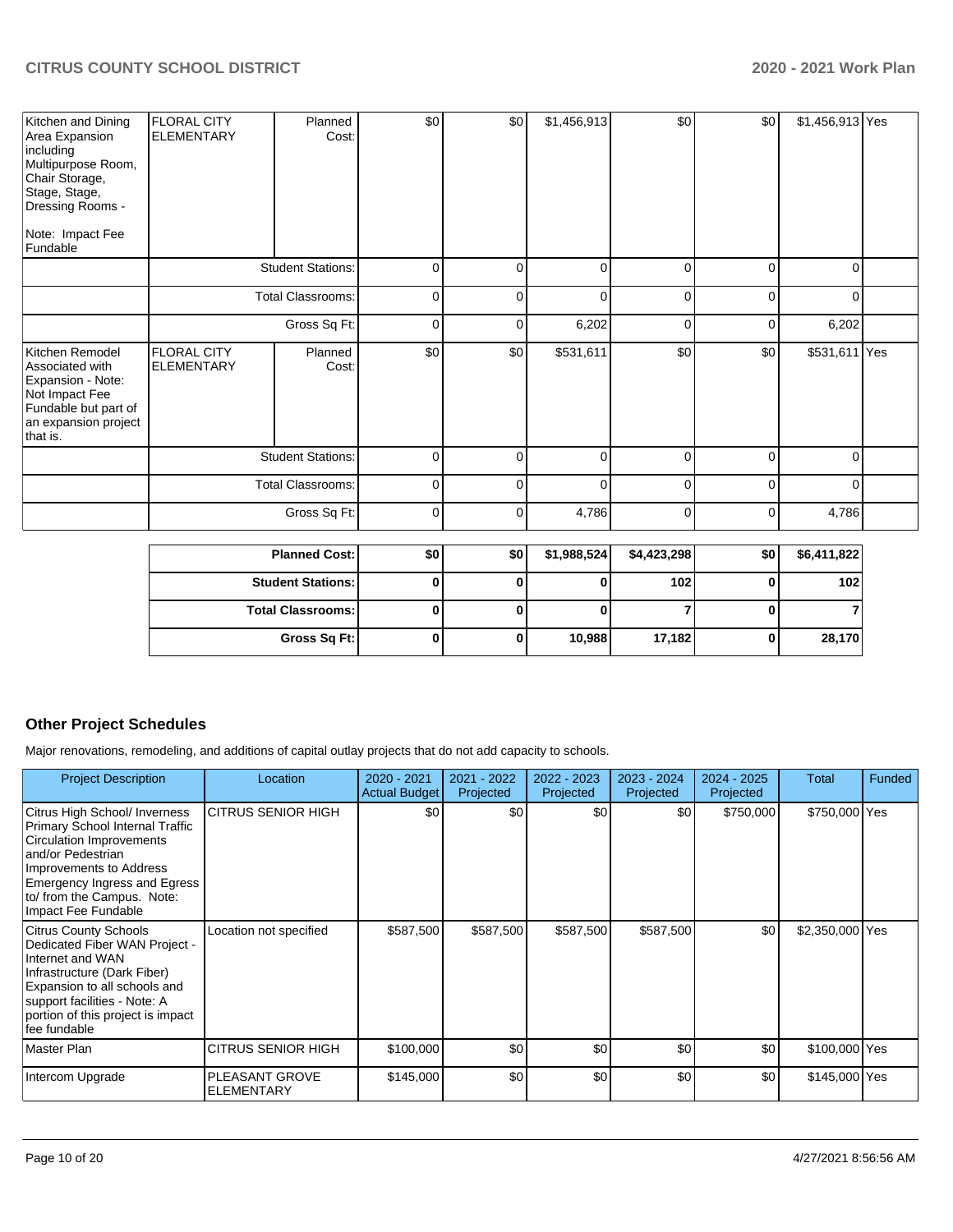| Reroofing Cafe                                                                                                                                                                       | <b>CITRUS SENIOR HIGH</b>                                   | \$200,000    | \$0          | \$0          | \$0          | \$0         | \$200,000 Yes                  |  |
|--------------------------------------------------------------------------------------------------------------------------------------------------------------------------------------|-------------------------------------------------------------|--------------|--------------|--------------|--------------|-------------|--------------------------------|--|
| Reroofing Bldg 4                                                                                                                                                                     | <b>CRYSTAL RIVER</b>                                        | \$0          | \$0          | \$0          | \$0          | \$656,756   | \$656,756 Yes                  |  |
| Intercom Upgrade                                                                                                                                                                     | <b>SENIOR HIGH</b><br><b>HOMOSASSA</b><br><b>ELEMENTARY</b> | \$0          | \$0          | \$0          | \$0          | \$158,043   | \$158,043 Yes                  |  |
| Fund Balance for 6-10 year<br>projects                                                                                                                                               | Location not specified                                      | \$20,078,622 | \$22,225,637 | \$19,872,743 | \$18,958,617 |             | \$19,172,818 \$100,308,437 Yes |  |
| School Hardening (Safety &<br>Security)                                                                                                                                              | Location not specified                                      | \$1,172,500  | \$500,000    | \$500,000    | \$500,000    | \$500,000   | \$3,172,500 Yes                |  |
| Freezer/Cooler Remodel<br>Upgrate                                                                                                                                                    | <b>LECANTO SENIOR HIGH</b>                                  | \$245,565    | \$0          | \$0          | \$0          | \$0         | \$245,565 Yes                  |  |
| Fire alarm upgrade                                                                                                                                                                   | <b>LECANTO SENIOR HIGH</b>                                  | \$0          | \$1,400,567  | \$0          | \$0          | \$0         | \$1,400,567 Yes                |  |
| Partial HVAC upgrade phase 1                                                                                                                                                         | <b>LECANTO SENIOR HIGH</b>                                  | \$365,050    | \$0          | \$0          | \$0          | \$0         | \$365,050 Yes                  |  |
| Partial HVAC upgrade phase 2                                                                                                                                                         | <b>LECANTO SENIOR HIGH</b>                                  | \$755,813    | \$0          | \$0          | \$0          | \$0         | \$755,813 Yes                  |  |
| Intercom upgrade                                                                                                                                                                     | <b>INVERNESS MIDDLE</b>                                     | \$299,745    | \$0          | \$0          | \$0          | \$0         | \$299,745 Yes                  |  |
| Roger Weaver Educational<br><b>Complex Emergency Access</b><br>Phase I Improvements Note:<br>Impact Fee Fundable                                                                     | Location not specified                                      | \$50,795     | \$0          | \$0          | \$0          | \$0         | \$50,795 Yes                   |  |
| Fire alarm upgarde                                                                                                                                                                   | <b>CITRUS SENIOR HIGH</b>                                   | \$0          | \$0          | \$0          | \$0          | \$1,273,101 | \$1,273,101 Yes                |  |
| Intercom upgrade                                                                                                                                                                     | LECANTO SENIOR HIGH                                         | \$578,405    | \$0          | \$0          | \$0          | \$0         | \$578,405 Yes                  |  |
| Reroofing bldg 1                                                                                                                                                                     | <b>WITHLACHOOCHEE</b><br>TECHNICAL COLLEGE                  | \$1,161,387  | \$0          | \$0          | \$0          | \$0         | \$1,161,387 Yes                |  |
| Reroofing bldg. 5 (A&B)                                                                                                                                                              | <b>INVERNESS MIDDLE</b>                                     | \$50,755     | \$0          | \$0          | \$0          | \$0         | \$50,755 Yes                   |  |
| Reroofing bldg 2                                                                                                                                                                     | <b>LECANTO PRIMARY</b>                                      | \$275,895    | \$0          | \$0          | \$0          | \$0         | \$275,895 Yes                  |  |
| On Site Traffic Circulation<br>Improvements and Parent Pick<br>Up Area recommended by<br>MPO/City (if funding becomes<br>available) Note: Impact Fee<br>Fundable                     | <b>CRYSTAL RIVER</b><br><b>MIDDLE</b>                       | \$0          | \$0          | \$250,000    | \$0          | \$0         | \$250,000 Yes                  |  |
| Partial HVAC upgrade bldg 1                                                                                                                                                          | <b>LECANTO PRIMARY</b>                                      | \$0          | \$977,483    | \$0          | \$0          | \$0         | \$977,483 Yes                  |  |
| Fire alarm upgrade                                                                                                                                                                   | <b>FOREST RIDGE</b><br><b>ELEMENTARY</b>                    | \$676,002    | \$0          | \$0          | \$0          | \$0         | \$676,002 Yes                  |  |
| Fire alarm upgrade                                                                                                                                                                   | <b>LECANTO MIDDLE</b>                                       | \$131,215    | \$0          | \$0          | \$0          | \$0         | \$131,215 Yes                  |  |
| Reroofing bldg. 2                                                                                                                                                                    | <b>FLORAL CITY</b><br><b>ELEMENTARY</b>                     | \$0          | \$0          | \$95,286     | \$0          | \$0         | \$95,286 Yes                   |  |
| HVAC Upgrade Bldg 4                                                                                                                                                                  | <b>CRYSTAL RIVER</b><br><b>SENIOR HIGH</b>                  | \$0          | \$0          | \$0          | \$0          | \$1,314,671 | \$1,314,671 Yes                |  |
| Contingency                                                                                                                                                                          | Location not specified                                      | \$732,579    | \$799,234    | \$1,282,662  | \$1,373,201  | \$816,617   | \$5,004,293 Yes                |  |
| <b>Consultant Services</b>                                                                                                                                                           | Location not specified                                      | \$25,000     | \$25,000     | \$25,000     | \$25,000     | \$25,000    | \$125,000 Yes                  |  |
| Replace bus lifts                                                                                                                                                                    | <b>BUS GARAGE</b>                                           | \$0          | \$175,000    | \$175,000    | \$0          | \$0         | \$350,000 Yes                  |  |
| Site testing and surveying for<br>new property purchases                                                                                                                             | Location not specified                                      | \$50,000     | \$50,000     | \$50,000     | \$50,000     | \$50,000    | \$250,000 Yes                  |  |
| On Site Traffic Circulation<br>Improvements (if new entrance<br>road is planned by MPO/<br>FDOT/ City - Note: This project<br>is not impact fee fundable<br>unless parking is added. | <b>INVERNESS MIDDLE</b>                                     | \$0          | \$0          | \$342,400    | \$0          | \$0         | \$342,400 No                   |  |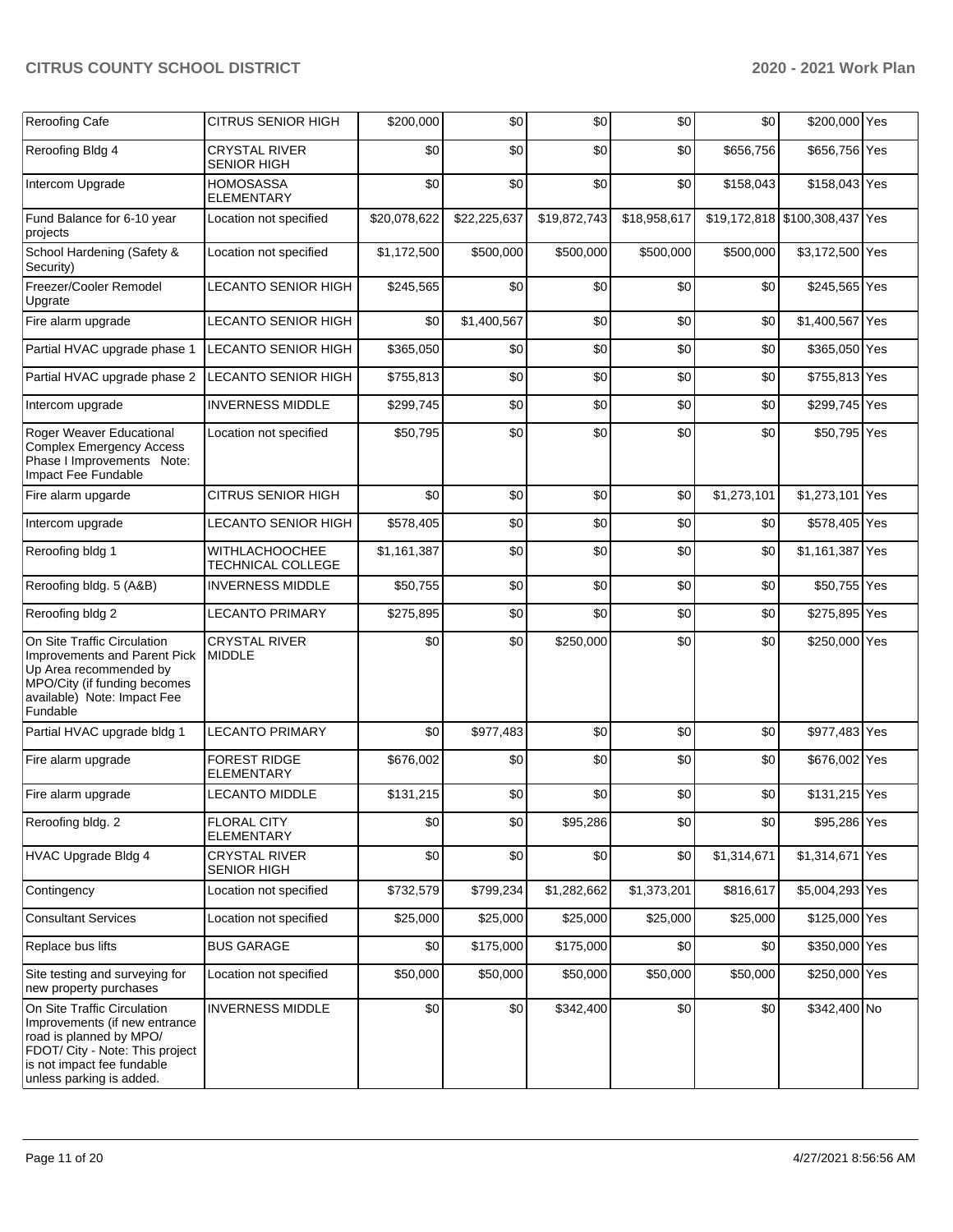| Intercom upgrade                                                                                                                       | <b>CITRUS SPRINGS</b><br><b>ELEMENTARY</b>                             | \$145,000    | \$0          | \$0          | \$0          | \$0       | \$145,000 Yes              |  |
|----------------------------------------------------------------------------------------------------------------------------------------|------------------------------------------------------------------------|--------------|--------------|--------------|--------------|-----------|----------------------------|--|
| Roger Weaver Educational<br><b>Complex Emergency Access</b><br>Phase II Improvements Note:<br>Impact Fee Fundable                      | Location not specified                                                 | \$387,000    | \$0          | \$0          | \$0          | \$0       | \$387,000 Yes              |  |
| Land for On Site Traffic<br>Circulation Improvements -<br>Note: This project is not impact<br>fee fundable unless parking is<br>added. | <b>INVERNESS MIDDLE</b>                                                | \$0          | \$0          | \$0          | \$0          | \$107,000 | \$107,000 No               |  |
| Kitchen Remodel/Renovation                                                                                                             | <b>CITRUS SPRINGS</b><br><b>ELEMENTARY</b>                             | \$0          | \$430,743    | \$0          | \$0          | \$0       | \$430,743 Yes              |  |
| <b>Electrical Upgrade</b>                                                                                                              | <b>LECANTO SENIOR HIGH</b>                                             | \$0          | \$523,513    | \$0          | \$0          | \$0       | \$523,513 Yes              |  |
| Intercom Upgrade                                                                                                                       | <b>LECANTO PRIMARY</b>                                                 | \$0          | \$0          | \$256,885    | \$0          | \$0       | \$256,885 Yes              |  |
| Fire Alarm Upgrade                                                                                                                     | <b>CITRUS SPRINGS</b><br><b>ELEMENTARY</b>                             | \$0          | \$0          | \$505,858    | \$0          | \$0       | \$505,858 Yes              |  |
| Partial HVAC Upgrade bldg. 1                                                                                                           | <b>LECANTO PRIMARY</b>                                                 | \$0          | \$0          | \$995,000    | \$0          | \$0       | \$995,000 Yes              |  |
| Partial Reroofing bldg. 2                                                                                                              | <b>WITHLACHOOCHEE</b><br><b>TECHNICAL COLLEGE</b>                      | \$0          | \$0          | \$585,493    | \$0          | \$0       | \$585,493 Yes              |  |
| Freezer/Cooler Remodel<br>Upgrade                                                                                                      | <b>CRYSTAL RIVER</b><br><b>SENIOR HIGH</b>                             | \$0          | \$0          | \$166,570    | \$0          | \$0       | \$166,570 Yes              |  |
| Partial HVAC upgrade bldg. 1                                                                                                           | <b>LECANTO MIDDLE</b>                                                  | \$0          | \$0          | \$1,022,063  | \$0          | \$0       | \$1,022,063 Yes            |  |
| Reroofing bldg. 1                                                                                                                      | <b>CITRUS RESOURCE</b><br>FOR EXCEPTIONAL<br><b>STUDENT TRANSITION</b> | \$0          | \$473,573    | \$0          | \$0          | \$0       | \$473,573 Yes              |  |
| Reroofing bldg. 6 (A-C)                                                                                                                | <b>INVERNESS MIDDLE</b>                                                | \$0          | \$0          | \$214,602    | \$0          | \$0       | \$214,602 Yes              |  |
| Intercom Upgrade                                                                                                                       | <b>LECANTO MIDDLE</b>                                                  | \$0          | \$0          | \$0          | \$321,720    | \$0       | \$321,720 Yes              |  |
| Fire Alarm Upgrade                                                                                                                     | <b>HERNANDO</b><br><b>ELEMENTARY</b>                                   | \$0          | \$0          | \$0          | \$504,637    | \$0       | \$504,637 Yes              |  |
| Partial HVAC upgrade bldg.<br>5&8                                                                                                      | <b>INVERNESS MIDDLE</b>                                                | \$0          | \$0          | \$0          | \$720,788    | \$0       | \$720,788 Yes              |  |
|                                                                                                                                        |                                                                        | \$28,213,828 | \$28,168,250 | \$26,927,062 | \$23,041,463 |           | \$24,824,006 \$131,174,609 |  |

## **Additional Project Schedules**

Any projects that are not identified in the last approved educational plant survey.

Nothing reported for this section.

#### **Non Funded Growth Management Project Schedules**

Schedule indicating which projects, due to planned development, that CANNOT be funded from current revenues projected over the next five years.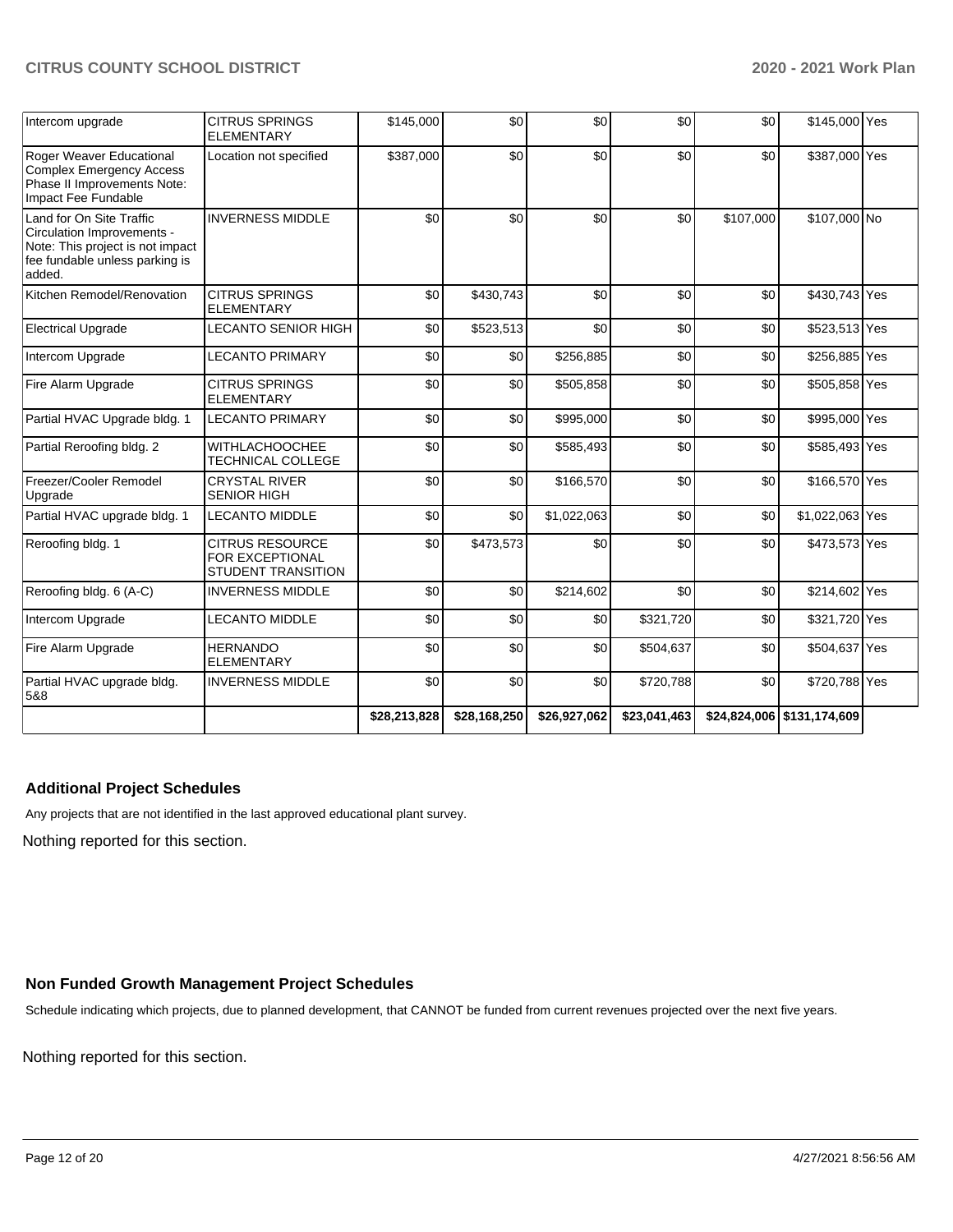# **Capacity Tracking**

| Location                                                               | $2020 -$<br>2021 Satis.<br>Stu. Sta. | Actual<br>$2020 -$<br><b>2021 FISH</b><br>Capacity | Actual<br>$2019 -$<br>2020<br><b>COFTE</b> | # Class<br><b>Rooms</b> | Actual<br>Average<br>$2020 -$<br>2021 Class<br><b>Size</b> | Actual<br>$2020 -$<br>2021<br><b>Utilization</b> | <b>New</b><br>Stu.<br>Capacity | <b>New</b><br>Rooms to<br>be<br>Added/Re<br>moved | Projected<br>$2024 -$<br>2025<br><b>COFTE</b> | Projected<br>$2024 -$<br>2025<br><b>Utilization</b> | Projected<br>$2024 -$<br>2025 Class<br><b>Size</b> |
|------------------------------------------------------------------------|--------------------------------------|----------------------------------------------------|--------------------------------------------|-------------------------|------------------------------------------------------------|--------------------------------------------------|--------------------------------|---------------------------------------------------|-----------------------------------------------|-----------------------------------------------------|----------------------------------------------------|
| PLEASANT GROVE<br><b>ELEMENTARY</b>                                    | 757                                  | 757                                                | 612                                        | 40                      | 15                                                         | 81.00%                                           | $\Omega$                       | $\Omega$                                          | 612                                           | 81.00%                                              | 15                                                 |
| <b>CITRUS SENIOR HIGH</b>                                              | 1,849                                | 1,756                                              | 1,342                                      | 76                      | 18                                                         | 76.00 %                                          | $\Omega$                       | $\Omega$                                          | 1,342                                         | 76.00 %                                             | 18                                                 |
| <b>INVERNESS PRIMARY</b>                                               | 766                                  | 766                                                | 644                                        | 41                      | 16                                                         | 84.00%                                           | $\mathbf{0}$                   | $\Omega$                                          | 644                                           | 84.00%                                              | 16                                                 |
| <b>INVERNESS MIDDLE</b>                                                | 1,505                                | 1,354                                              | 1,075                                      | 64                      | 17                                                         | 79.00 %                                          | $\mathbf 0$                    | 0                                                 | 1,075                                         | 79.00 %                                             | 17                                                 |
| <b>FLORAL CITY</b><br>ELEMENTARY                                       | 497                                  | 497                                                | 350                                        | 26                      | 13                                                         | 70.00%                                           | $\Omega$                       | $\Omega$                                          | 350                                           | 70.00 %                                             | 13                                                 |
| <b>HOMOSASSA</b><br>ELEMENTARY                                         | 412                                  | 412                                                | 390                                        | 22                      | 18                                                         | 95.00 %                                          | $\Omega$                       | $\Omega$                                          | 389                                           | 94.00%                                              | 18                                                 |
| <b>CRYSTAL RIVER</b><br><b>SENIOR HIGH</b>                             | 1,555                                | 1,477                                              | 1,068                                      | 66                      | 16                                                         | 72.00 %                                          | $\mathbf 0$                    | $\mathbf 0$                                       | 1,068                                         | 72.00 %                                             | 16                                                 |
| <b>WITHLACHOOCHEE</b><br><b>TECHNICAL COLLEGE</b>                      | 690                                  | 828                                                | 40                                         | 39                      | $\mathbf{1}$                                               | 5.00 %                                           | $\Omega$                       | $\Omega$                                          | 40                                            | 5.00 %                                              | $\mathbf{1}$                                       |
| <b>LECANTO PRIMARY</b>                                                 | 858                                  | 858                                                | 771                                        | 46                      | 17                                                         | 90.00%                                           | $\Omega$                       | $\mathbf{0}$                                      | 770                                           | 90.00%                                              | 17                                                 |
| <b>LECANTO SENIOR HIGH</b>                                             | 1.873                                | 1.779                                              | 1.574                                      | 75                      | 21                                                         | 88.00 %                                          | $\Omega$                       | $\Omega$                                          | 1.574                                         | 88.00 %                                             | 21                                                 |
| <b>HERNANDO</b><br><b>ELEMENTARY</b>                                   | 754                                  | 754                                                | 733                                        | 39                      | 19                                                         | 97.00 %                                          | $\Omega$                       | $\Omega$                                          | 731                                           | 97.00 %                                             | 19                                                 |
| <b>CITRUS SPRINGS</b><br>ELEMENTARY                                    | 810                                  | 810                                                | 710                                        | 44                      | 16                                                         | 88.00 %                                          | $\Omega$                       | $\mathbf 0$                                       | 710                                           | 88.00 %                                             | 16                                                 |
| <b>ROCK CRUSHER</b><br>ELEMENTARY                                      | 699                                  | 699                                                | 654                                        | 37                      | 18                                                         | 94.00%                                           | $\Omega$                       | $\mathbf{0}$                                      | 653                                           | 93.00 %                                             | 18                                                 |
| <b>CRYSTAL RIVER</b><br><b>MIDDLE</b>                                  | 1,351                                | 1,215                                              | 927                                        | 58                      | 16                                                         | 76.00%                                           | $\Omega$                       | $\Omega$                                          | 927                                           | 76.00 %                                             | 16                                                 |
| <b>CRYSTAL RIVER</b><br><b>PRIMARY</b>                                 | 661                                  | 661                                                | 616                                        | 36                      | 17                                                         | 93.00 %                                          | $\Omega$                       | $\Omega$                                          | 615                                           | 93.00 %                                             | 17                                                 |
| <b>RENAISSANCE CENTER</b>                                              | 266                                  | 266                                                | 160                                        | 15                      | 11                                                         | 60.00%                                           | $\Omega$                       | $\mathbf{0}$                                      | 160                                           | 60.00%                                              | 11                                                 |
| <b>CENTRAL RIDGE</b><br>ELEMENTARY SCHOOL                              | 810                                  | 810                                                | 745                                        | 44                      | 17                                                         | 92.00%                                           | $\Omega$                       | $\Omega$                                          | 754                                           | 93.00 %                                             | 17                                                 |
| <b>CITRUS SPRINGS</b><br><b>MIDDLE</b>                                 | 947                                  | 852                                                | 762                                        | 42                      | 18                                                         | 89.00 %                                          | $\Omega$                       | $\Omega$                                          | 762                                           | 89.00 %                                             | 18                                                 |
| <b>CITRUS RESOURCE</b><br>FOR EXCEPTIONAL<br><b>STUDENT TRANSITION</b> | 304                                  | 304                                                | 111                                        | 25                      | 4                                                          | 36.00 %                                          | $\Omega$                       | $\Omega$                                          | 111                                           | 37.00 %                                             | $\overline{4}$                                     |
| <b>FOREST RIDGE</b><br><b>ELEMENTARY</b>                               | 759                                  | 759                                                | 709                                        | 41                      | 17                                                         | 93.00 %                                          | $\Omega$                       | $\Omega$                                          | 708                                           | 93.00 %                                             | 17                                                 |
| <b>LECANTO MIDDLE</b>                                                  | 968                                  | 871                                                | 789                                        | 41                      | 19                                                         | 91.00%                                           | $\Omega$                       | $\mathbf{0}$                                      | 788                                           | 90.00 %                                             | 19                                                 |
|                                                                        | 19,091                               | 18,485                                             | 14,781                                     | 917                     | 16                                                         | 79.96%                                           | $\Omega$                       | $\mathbf{0}$                                      | 14,783                                        | 79.97 %                                             | 16                                                 |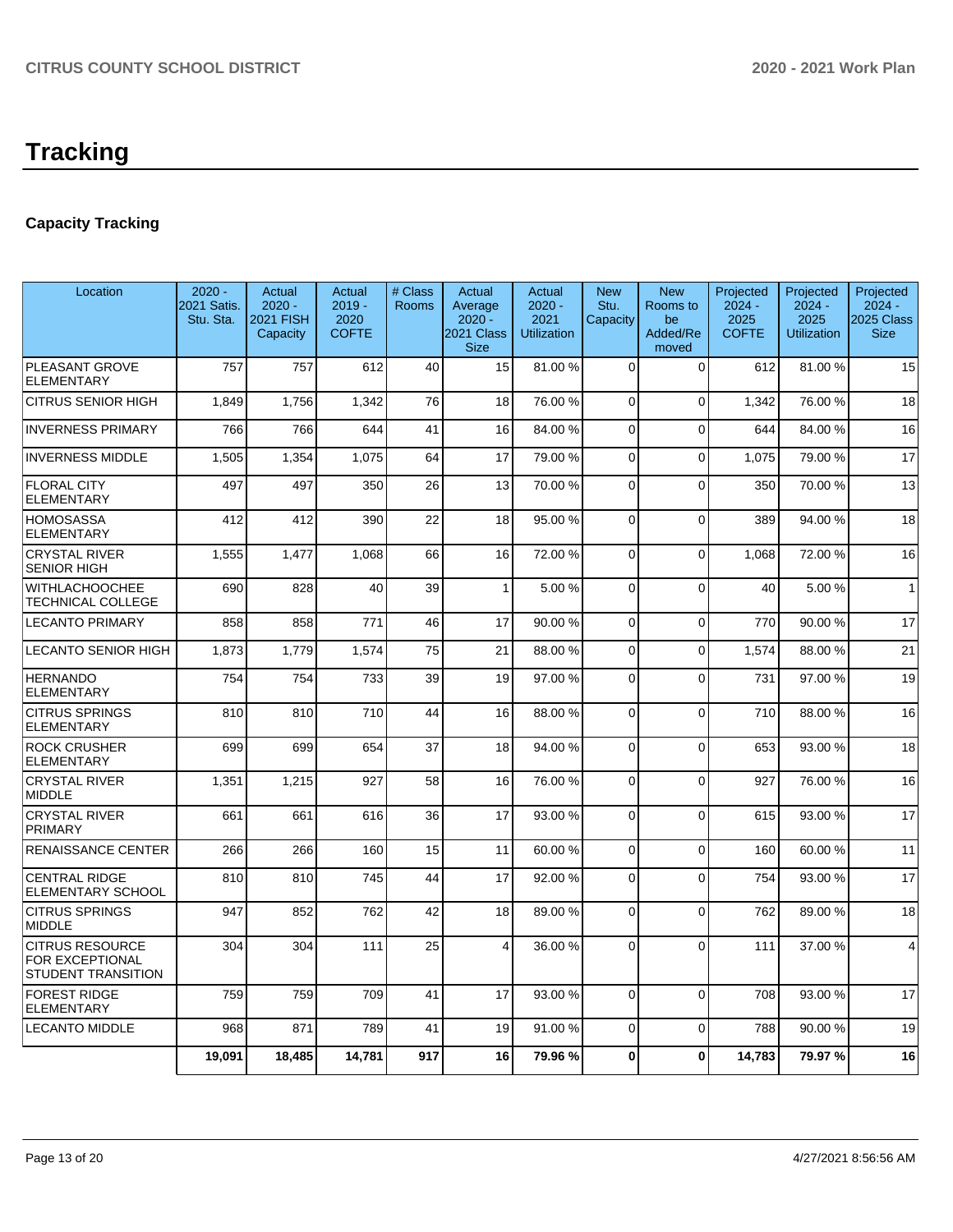The COFTE Projected Total (14,783) for 2024 - 2025 must match the Official Forecasted COFTE Total (14,784 ) for 2024 - 2025 before this section can be completed. In the event that the COFTE Projected Total does not match the Official forecasted COFTE, then the Balanced Projected COFTE Table should be used to balance COFTE.

|                                 | 14,784 |
|---------------------------------|--------|
| High (9-12)                     | 4,036  |
| Middle (4-8)                    | 5,850  |
| Elementary (PK-3)               | 4,897  |
| Projected COFTE for 2024 - 2025 |        |

| <b>Grade Level Type</b> | <b>Balanced Projected</b><br>COFTE for 2024 - 2025 |
|-------------------------|----------------------------------------------------|
| Elementary (PK-3)       |                                                    |
| Middle (4-8)            |                                                    |
| High (9-12)             |                                                    |
|                         | 14,783                                             |

#### **Relocatable Replacement**

Number of relocatable classrooms clearly identified and scheduled for replacement in the school board adopted financially feasible 5-year district work program.

| Location                                 | 2020 - 2021 | 2021 - 2022   2022 - 2023   2023 - 2024   2024 - 2025   Year 5 Total |  |  |
|------------------------------------------|-------------|----------------------------------------------------------------------|--|--|
| <b>IFLORAL CITY ELEMENTARY</b>           |             |                                                                      |  |  |
| <b>Total Relocatable Replacements: I</b> |             |                                                                      |  |  |

#### **Charter Schools Tracking**

Information regarding the use of charter schools.

| Location-Type                                            | # Relocatable<br>units or<br>permanent<br>classrooms | Owner       | IYear Started or<br>Scheduled | Student<br><b>Stations</b> | <b>Students</b><br>Enrolled | Years in<br>Contract | <b>Total Charter</b><br><b>Students</b><br>projected for<br>2024 - 2025 |
|----------------------------------------------------------|------------------------------------------------------|-------------|-------------------------------|----------------------------|-----------------------------|----------------------|-------------------------------------------------------------------------|
| Crystal River - HS - Academy of<br>Environmental Science |                                                      | 6 MUNICIPAL | 1999                          | 125                        | 122 <sub>l</sub>            | 10 <sup>1</sup>      | 125                                                                     |
|                                                          |                                                      |             |                               | 125                        | 122 l                       |                      | 125                                                                     |

#### **Special Purpose Classrooms Tracking**

The number of classrooms that will be used for certain special purposes in the current year, by facility and type of classroom, that the district will, 1), not use for educational purposes, and 2), the co-teaching classrooms that are not open plan classrooms and will be used for educational purposes.

| School                               | School Type | # of Elementary<br>K-3 Classrooms | # of Middle 4-8<br><b>Classrooms</b> | # of High $9-12$<br><b>Classrooms</b> | # of $ESE$<br><b>Classrooms</b> | # of Combo<br><b>Classrooms</b> | Total<br><b>Classrooms</b> |
|--------------------------------------|-------------|-----------------------------------|--------------------------------------|---------------------------------------|---------------------------------|---------------------------------|----------------------------|
| ICRYSTAL RIVER SENIOR HIGH           | Educational |                                   |                                      |                                       |                                 |                                 | 81                         |
| ICITRUS SPRINGS MIDDLE               | Educational |                                   |                                      |                                       |                                 |                                 | 31                         |
| ICENTRAL RIDGE ELEMENTARY<br> SCHOOL | Educational |                                   |                                      |                                       |                                 |                                 |                            |
| HOMOSASSA ELEMENTARY                 | Educational |                                   |                                      |                                       |                                 |                                 | 21                         |
| <b>Total Educational Classrooms:</b> |             |                                   |                                      |                                       |                                 |                                 | 14                         |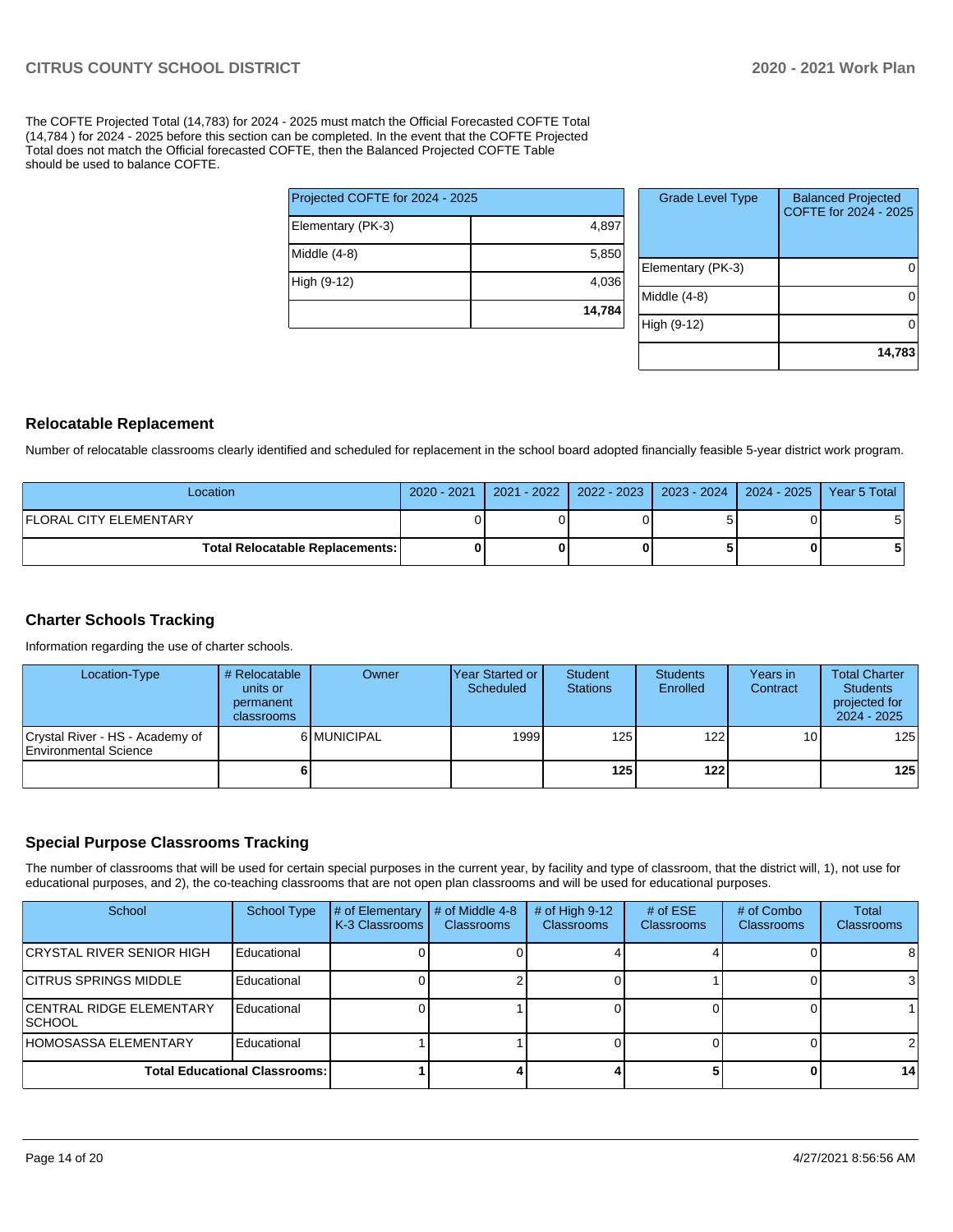| School                                | <b>School Type</b> | # of Elementary<br>K-3 Classrooms | # of Middle 4-8<br><b>Classrooms</b> | # of High 9-12<br><b>Classrooms</b> | # of $ESE$<br><b>Classrooms</b> | # of Combo<br><b>Classrooms</b> | Total<br><b>Classrooms</b> |
|---------------------------------------|--------------------|-----------------------------------|--------------------------------------|-------------------------------------|---------------------------------|---------------------------------|----------------------------|
| <b>CRYSTAL RIVER PRIMARY</b>          | Co-Teaching        |                                   |                                      |                                     |                                 |                                 |                            |
| <b>LECANTO MIDDLE</b>                 | Co-Teaching        |                                   | 10                                   |                                     |                                 |                                 | 10                         |
| <b>ICITRUS SPRINGS ELEMENTARY</b>     | Co-Teaching        |                                   |                                      |                                     |                                 |                                 | 5                          |
| <b>ROCK CRUSHER ELEMENTARY</b>        | Co-Teaching        |                                   | ่                                    |                                     |                                 |                                 |                            |
| PLEASANT GROVE ELEMENTARY Co-Teaching |                    |                                   |                                      |                                     |                                 |                                 |                            |
| ICITRUS SENIOR HIGH                   | Co-Teaching        |                                   |                                      | 6                                   |                                 |                                 | 6                          |
| <b>INVERNESS PRIMARY</b>              | Co-Teaching        |                                   |                                      |                                     |                                 |                                 |                            |
| <b>FLORAL CITY ELEMENTARY</b>         | Co-Teaching        |                                   |                                      | $\Omega$                            |                                 |                                 |                            |
| <b>Total Co-Teaching Classrooms:</b>  |                    |                                   | 15                                   | 6                                   |                                 |                                 | 30                         |

#### **Infrastructure Tracking**

**Necessary offsite infrastructure requirements resulting from expansions or new schools. This section should include infrastructure information related to capacity project schedules and other project schedules (Section 4).** 

Not Specified

**Proposed location of planned facilities, whether those locations are consistent with the comprehensive plans of all affected local governments, and recommendations for infrastructure and other improvements to land adjacent to existing facilities. Provisions of 1013.33(12), (13) and (14) and 1013.36 must be addressed for new facilities planned within the 1st three years of the plan (Section 5).** 

Not Specified

**Consistent with Comp Plan?** No

#### **Net New Classrooms**

The number of classrooms, by grade level and type of construction, that were added during the last fiscal year.

| List the net new classrooms added in the 2019 - 2020 fiscal year.                                                                                       |                              |                                   |                                | year.                                                                  |                              | List the net new classrooms to be added in the 2020 - 2021 fiscal |                                |                        |
|---------------------------------------------------------------------------------------------------------------------------------------------------------|------------------------------|-----------------------------------|--------------------------------|------------------------------------------------------------------------|------------------------------|-------------------------------------------------------------------|--------------------------------|------------------------|
| 'Classrooms" is defined as capacity carrying classrooms that are added to increase<br>capacity to enable the district to meet the Class Size Amendment. |                              |                                   |                                | Totals for fiscal year 2020 - 2021 should match totals in Section 15A. |                              |                                                                   |                                |                        |
| Location                                                                                                                                                | $2019 - 2020$ #<br>Permanent | $2019 - 2020$ #<br><b>Modular</b> | $2019 - 2020$ #<br>Relocatable | $2019 - 2020$<br>Total                                                 | $2020 - 2021$ #<br>Permanent | $2020 - 2021$ #<br>Modular                                        | $2020 - 2021$ #<br>Relocatable | $2020 - 2021$<br>Total |
| Elementary (PK-3)                                                                                                                                       |                              |                                   |                                |                                                                        |                              |                                                                   |                                |                        |
| Middle (4-8)                                                                                                                                            |                              |                                   |                                |                                                                        |                              |                                                                   |                                |                        |
| High (9-12)                                                                                                                                             |                              |                                   |                                |                                                                        |                              |                                                                   |                                | ΩI                     |
|                                                                                                                                                         |                              |                                   |                                |                                                                        |                              |                                                                   |                                |                        |

#### **Relocatable Student Stations**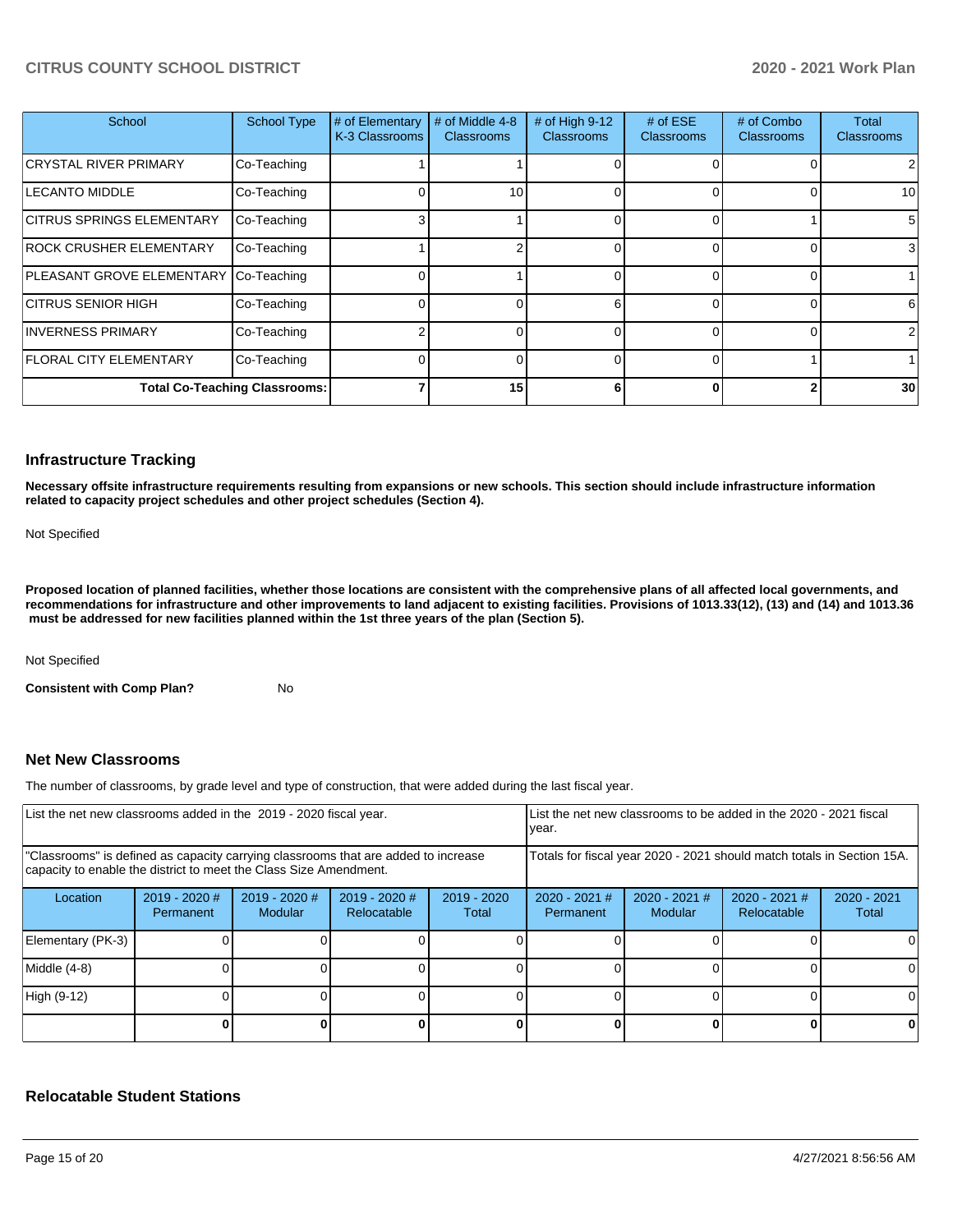Number of students that will be educated in relocatable units, by school, in the current year, and the projected number of students for each of the years in the workplan.

| <b>Site</b>                                                         | 2020 - 2021 | 2021 - 2022    | 2022 - 2023  | 2023 - 2024 | 2024 - 2025 | 5 Year Average |
|---------------------------------------------------------------------|-------------|----------------|--------------|-------------|-------------|----------------|
| <b>CRYSTAL RIVER PRIMARY</b>                                        | $\Omega$    | $\Omega$       | $\Omega$     | $\Omega$    | $\Omega$    | $\Omega$       |
| CRYSTAL RIVER SENIOR HIGH                                           | $\Omega$    | $\Omega$       | $\Omega$     | $\Omega$    | $\Omega$    | $\Omega$       |
| WITHLACHOOCHEE TECHNICAL COLLEGE                                    | $\Omega$    | $\Omega$       | $\Omega$     | $\Omega$    | $\Omega$    | $\Omega$       |
| <b>LECANTO PRIMARY</b>                                              | 0           | 0              | $\Omega$     | $\Omega$    | $\Omega$    | 0              |
| <b>LECANTO MIDDLE</b>                                               | $\Omega$    | $\Omega$       | $\mathbf{0}$ | $\Omega$    | $\Omega$    | $\Omega$       |
| <b>LECANTO SENIOR HIGH</b>                                          | $\Omega$    | 0              | 0            | 125         | 125         | 50             |
| <b>HERNANDO ELEMENTARY</b>                                          | $\Omega$    | $\Omega$       | $\Omega$     | $\Omega$    | $\Omega$    | $\Omega$       |
| <b>CITRUS SPRINGS ELEMENTARY</b>                                    | 54          | 54             | 54           | 54          | 54          | 54             |
| ROCK CRUSHER ELEMENTARY                                             | 0           | $\Omega$       | $\Omega$     | $\Omega$    | $\Omega$    | $\Omega$       |
| <b>CITRUS SPRINGS MIDDLE</b>                                        | $\Omega$    | $\Omega$       | $\Omega$     | $\Omega$    | $\Omega$    | $\Omega$       |
| <b>CITRUS RESOURCE FOR EXCEPTIONAL</b><br><b>STUDENT TRANSITION</b> | $\Omega$    | $\overline{0}$ | $\Omega$     | $\Omega$    | $\Omega$    | 0              |
| FOREST RIDGE ELEMENTARY                                             | $\Omega$    | $\Omega$       | $\mathbf{0}$ | $\Omega$    | $\Omega$    | $\Omega$       |
| <b>RENAISSANCE CENTER</b>                                           | $\Omega$    | $\Omega$       | $\Omega$     | $\Omega$    | $\Omega$    | $\mathbf 0$    |
| CENTRAL RIDGE ELEMENTARY SCHOOL                                     | $\Omega$    | $\Omega$       | $\Omega$     | $\Omega$    | $\Omega$    | $\Omega$       |
| PLEASANT GROVE ELEMENTARY                                           | 22          | 22             | 22           | 22          | 22          | 22             |
| <b>CITRUS SENIOR HIGH</b>                                           | $\Omega$    | 0              | $\Omega$     | $\Omega$    | $\Omega$    | $\mathbf{0}$   |
| <b>INVERNESS PRIMARY</b>                                            | 0           | $\Omega$       | $\Omega$     | $\Omega$    | 0           | $\Omega$       |
| <b>INVERNESS MIDDLE</b>                                             | $\Omega$    | $\Omega$       | $\mathbf{0}$ | $\Omega$    | $\Omega$    | $\Omega$       |
| <b>FLORAL CITY ELEMENTARY</b>                                       | 79          | 79             | 79           | $\Omega$    | $\Omega$    | 47             |
| <b>HOMOSASSA ELEMENTARY</b>                                         | $\Omega$    | $\Omega$       | $\mathbf{0}$ | $\Omega$    | $\Omega$    | $\Omega$       |
| <b>CRYSTAL RIVER MIDDLE</b>                                         | $\Omega$    | $\Omega$       | $\Omega$     | $\Omega$    | $\Omega$    | 0              |
| Totals for CITRUS COUNTY SCHOOL DISTRICT                            |             |                |              |             |             |                |
| Total students in relocatables by year.                             | 155         | 155            | 155          | 201         | 201         | 173            |
| Total number of COFTE students projected by year.                   | 14,740      | 14,677         | 14,658       | 14,795      | 14,784      | 14,731         |
| Percent in relocatables by year.                                    | 1%          | 1%             | 1%           | 1%          | 1%          | 1%             |

## **Leased Facilities Tracking**

Exising leased facilities and plans for the acquisition of leased facilities, including the number of classrooms and student stations, as reported in the educational plant survey, that are planned in that location at the end of the five year workplan.

| Location                         | # of Leased<br><b>IClassrooms 2020 - I</b><br>2021 | <b>FISH Student</b><br><b>Stations</b> | Owner    | # of Leased<br>Classrooms 2024 -<br>2025 | <b>FISH Student</b><br>Stations |
|----------------------------------|----------------------------------------------------|----------------------------------------|----------|------------------------------------------|---------------------------------|
| <b>CITRUS SPRINGS ELEMENTARY</b> |                                                    |                                        | 54 Vesta |                                          | 54                              |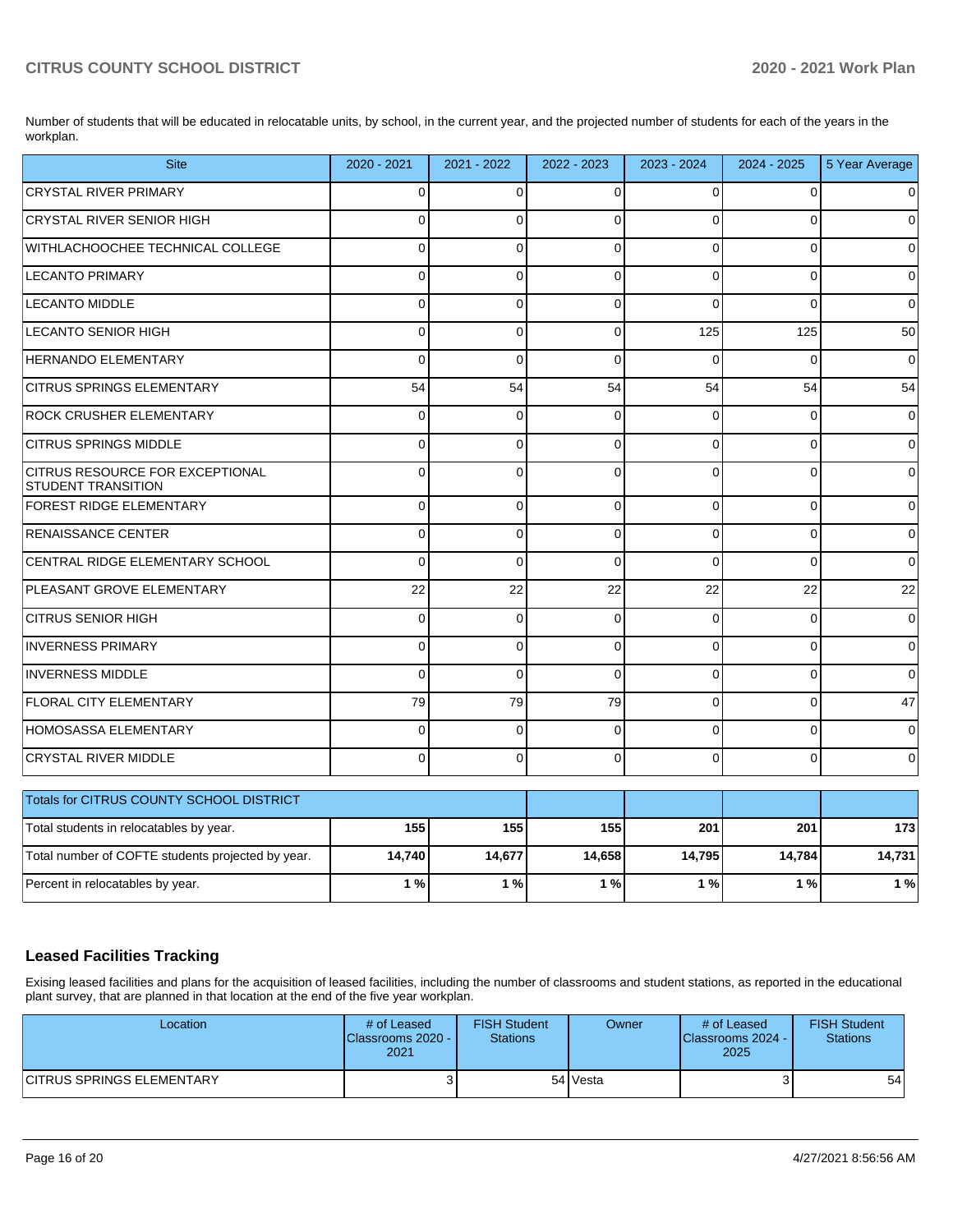| <b>PLEASANT GROVE ELEMENTARY</b>                             | 0        | 0        | $\overline{0}$ | 0  |
|--------------------------------------------------------------|----------|----------|----------------|----|
| <b>CITRUS SENIOR HIGH</b>                                    | 0        | O        | 0              |    |
| <b>INVERNESS PRIMARY</b>                                     | U        |          | $\Omega$       |    |
| <b>INVERNESS MIDDLE</b>                                      | U        | n        | 0              |    |
| HOMOSASSA ELEMENTARY                                         | $\Omega$ |          | $\Omega$       |    |
| CRYSTAL RIVER MIDDLE                                         | $\Omega$ | $\Omega$ | $\Omega$       |    |
| <b>CRYSTAL RIVER PRIMARY</b>                                 | 0        | 0        | $\Omega$       |    |
| CRYSTAL RIVER SENIOR HIGH                                    | $\Omega$ | 0        | $\mathbf 0$    |    |
| WITHLACHOOCHEE TECHNICAL COLLEGE                             | $\Omega$ |          | 0              |    |
| <b>LECANTO PRIMARY</b>                                       | $\Omega$ | $\Omega$ | 0              |    |
| <b>LECANTO MIDDLE</b>                                        | 0        | n        | $\mathbf 0$    |    |
| LECANTO SENIOR HIGH                                          | O        | 0        | 0              |    |
| <b>HERNANDO ELEMENTARY</b>                                   | U        | O        | $\mathbf 0$    |    |
| <b>ROCK CRUSHER ELEMENTARY</b>                               | $\Omega$ | ∩        | $\Omega$       |    |
| <b>CITRUS SPRINGS MIDDLE</b>                                 | 0        | O        | $\Omega$       | U  |
| CITRUS RESOURCE FOR EXCEPTIONAL STUDENT<br><b>TRANSITION</b> | 0        | 0        | $\Omega$       |    |
| <b>FOREST RIDGE ELEMENTARY</b>                               | 0        | $\Omega$ | 0              |    |
| <b>RENAISSANCE CENTER</b>                                    | $\Omega$ | 0        | 0              |    |
| CENTRAL RIDGE ELEMENTARY SCHOOL                              |          |          | 0              |    |
| <b>FLORAL CITY ELEMENTARY</b>                                | $\Omega$ | U        | 0              |    |
|                                                              |          | 54       | 3              | 54 |

## **Failed Standard Relocatable Tracking**

Relocatable units currently reported by school, from FISH, and the number of relocatable units identified as 'Failed Standards'.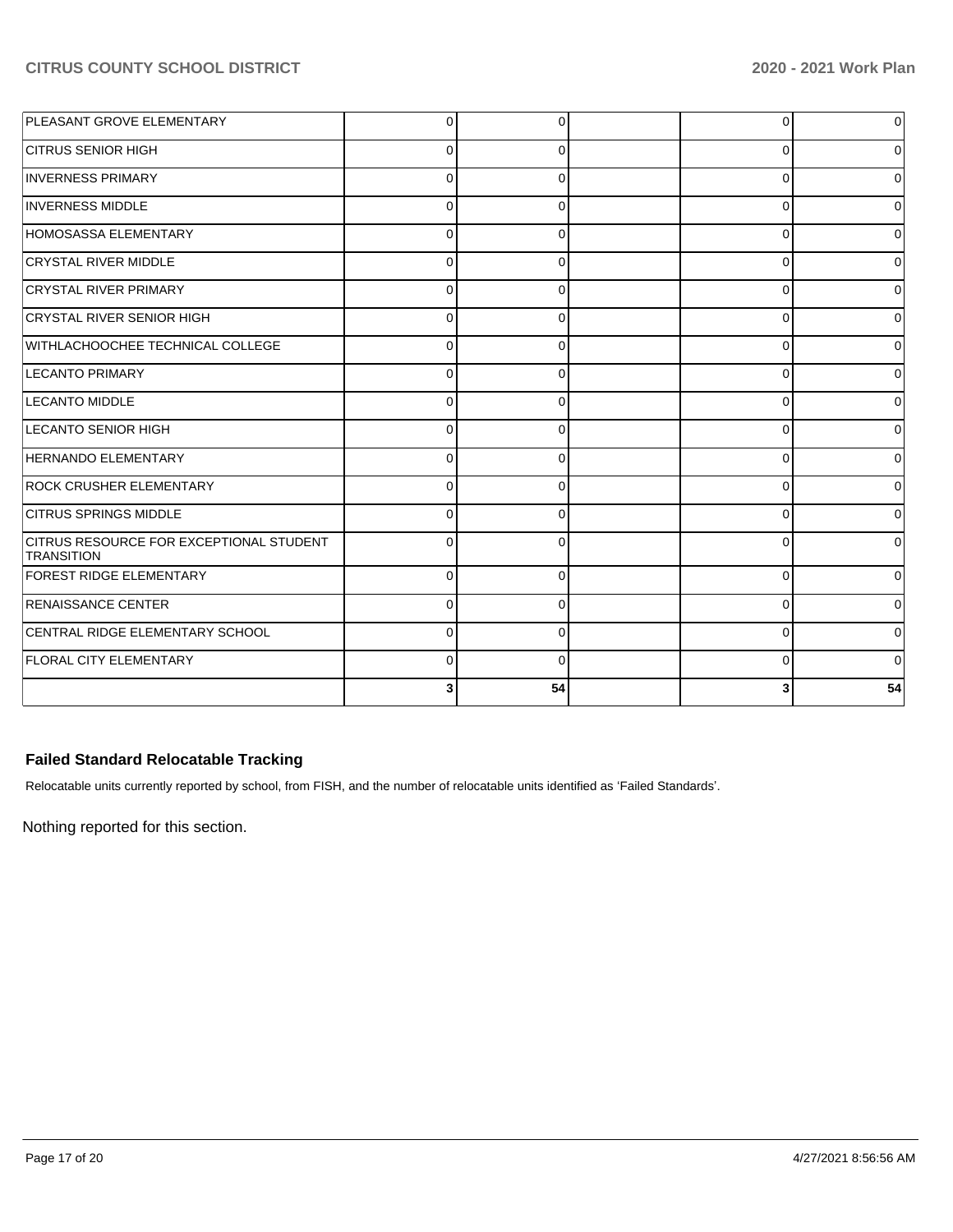# **Planning**

#### **Class Size Reduction Planning**

**Plans approved by the school board that reduce the need for permanent student stations such as acceptable school capacity levels, redistricting, busing, year-round schools, charter schools, magnet schools, public-private partnerships, multitrack scheduling, grade level organization, block scheduling, or other alternatives.**

The School District plans to minimize the need for additional full time student stations by reviewing facility capacity and utilization at the District level on an annual basis and implementing the necessary steps to maximumize the efficiency of classroom space. Attendance boundary changes and/or new construction will be used to address student population growth. Financing from impact fees and/ proportionate share agreements may be used to accelerate construction to meet the demands of a particular residential development.

#### **School Closure Planning**

**Plans for the closure of any school, including plans for disposition of the facility or usage of facility space, and anticipated revenues.** 

No school closures are planned at this time.

# **Long Range Planning**

#### **Ten-Year Maintenance**

District projects and locations regarding the projected need for major renovation, repair, and maintenance projects within the district in years 6-10 beyond the projects plans detailed in the five years covered by the work plan.

| Project                                                                                                                          | 2024 - 2025 / 2029 - 2030<br><b>Projected Cost</b> |
|----------------------------------------------------------------------------------------------------------------------------------|----------------------------------------------------|
| Years 6 through 10 - Maintenance and Renovation                                                                                  | \$13,053,040                                       |
| <b>Major Renovation Project</b>                                                                                                  | \$14,021,280                                       |
| <b>Major Renovation Project</b>                                                                                                  | \$14,021,280                                       |
| Phase 3 of Crystal River High School Campus<br>Renovation Project - Including New Gym, ROTC and<br><b>Replacement Classrooms</b> | \$11,684,400                                       |
|                                                                                                                                  | \$52,780,000                                       |

#### **Ten-Year Capacity**

Schedule of capital outlay projects projected to ensure the availability of satisfactory student stations for the projected student enrollment in K-12 programs for the future 5 years beyond the 5-year district facilities work program.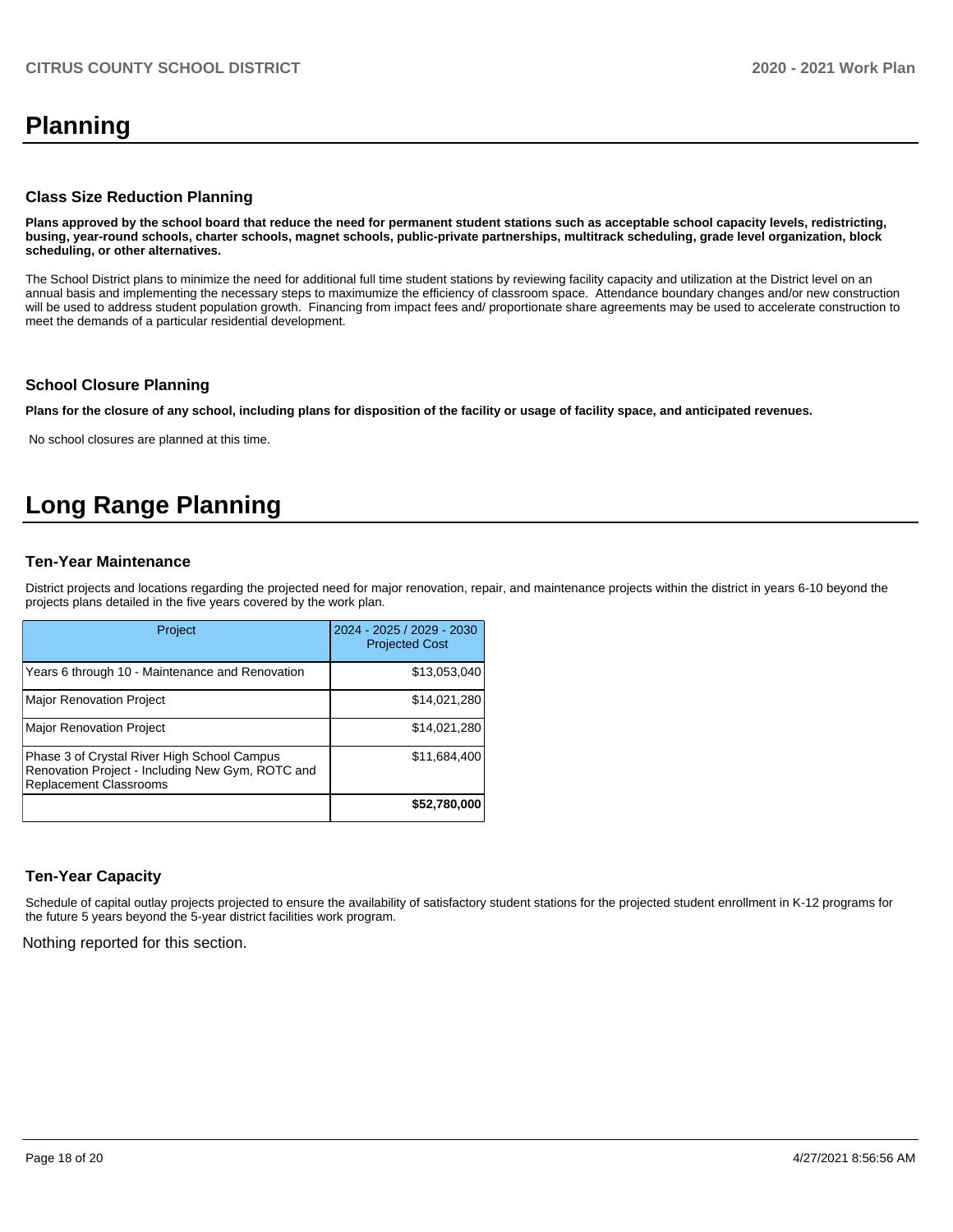#### **Ten-Year Planned Utilization**

Schedule of planned capital outlay projects identifying the standard grade groupings, capacities, and planned utilization rates of future educational facilities of the district for both permanent and relocatable facilities.

| <b>Grade Level Projections</b>         | <b>FISH</b><br><b>Student</b><br><b>Stations</b> | <b>Actual 2019 -</b><br><b>2020 FISH</b><br>Capacity | Actual<br>$2019 -$<br>2020<br><b>COFTE</b> | Actual 2019 - 2020<br><b>Utilization</b> | Actual 2020 - 2021 / 2029 - 2030 new<br>Student Capacity to be added/removed | Projected 2029<br>2030 COFTE | Projected 2029 -<br>2030 Utilization |
|----------------------------------------|--------------------------------------------------|------------------------------------------------------|--------------------------------------------|------------------------------------------|------------------------------------------------------------------------------|------------------------------|--------------------------------------|
| Elementary - District<br><b>Totals</b> | 7.783                                            | 7,783                                                | 6,932.60                                   | 89.08%                                   | 102 <sub>1</sub>                                                             | 7.000                        | 88.78 %                              |
| Middle - District Totals               | 4,771                                            | 4,292                                                | 3,553.02                                   | 82.78 %                                  |                                                                              | 3.650                        | 85.04 %                              |
| High - District Totals                 | 5.277                                            | 5.012                                                | 3.984.73                                   | 79.51 %                                  | 125                                                                          | 4.500                        | 87.60 %                              |
| Other - ESE, etc                       | 1.290                                            | 1.398                                                | 310.19                                     | 22.17 %                                  |                                                                              | 275                          | 19.67 %                              |
|                                        | 19,121                                           | 18,485                                               | 14,780.54                                  | 79.96 %                                  | 227                                                                          | 15,425                       | 82.43 %                              |

**Combination schools are included with the middle schools for student stations, capacity, COFTE and utilization purposes because these facilities all have a 90% utilization factor. Use this space to explain or define the grade groupings for combination schools.** 

No comments to report.

#### **Ten-Year Infrastructure Planning**

**Proposed Location of Planned New, Remodeled, or New Additions to Facilities in 06 thru 10 out years (Section 28).**

Floral City Elementary - Core Capacity to support 600 student stations including expanded cafeteria/ Media Center/ Administrative Space. Note: Impact Fee **Fundable** 

Citrus High School/ Inverness Primary School Internal Traffic Circulation Improvements and/or Pedestrian Improvements to Address Emergency Ingress and Egress to/ from the Campus. Note: Impact Fee Fundable

Inverness Middle School - Traffic Circulation Improvements and Ingress Improvements/ Signalization at Middle School Road and US-41 Entrance (when warranted). Note: Impact Fee Fundable

Lecanto School Complex - Internal Traffic Circulation Improvements/ Ingress Improvements (when warranted). Note: Impact Fee Fundable

Plans for closure of any school, including plans for disposition of the facility or usage of facility space, and anticipated revenues in the 06 thru 10 out **years (Section 29).**

Nothing reported for this section.

#### **Twenty-Year Maintenance**

District projects and locations regarding the projected need for major renovation, repair, and maintenance projects within the district in years 11-20 beyond the projects plans detailed in the five years covered by the work plan.

| Project                                                      | 2029 - 2030 / 2039 - 2040 Projected Cost |
|--------------------------------------------------------------|------------------------------------------|
| Years 11 through 20 - Maintenance and Renovation<br>Projects | \$89,731,200                             |
|                                                              | \$89,731,200                             |